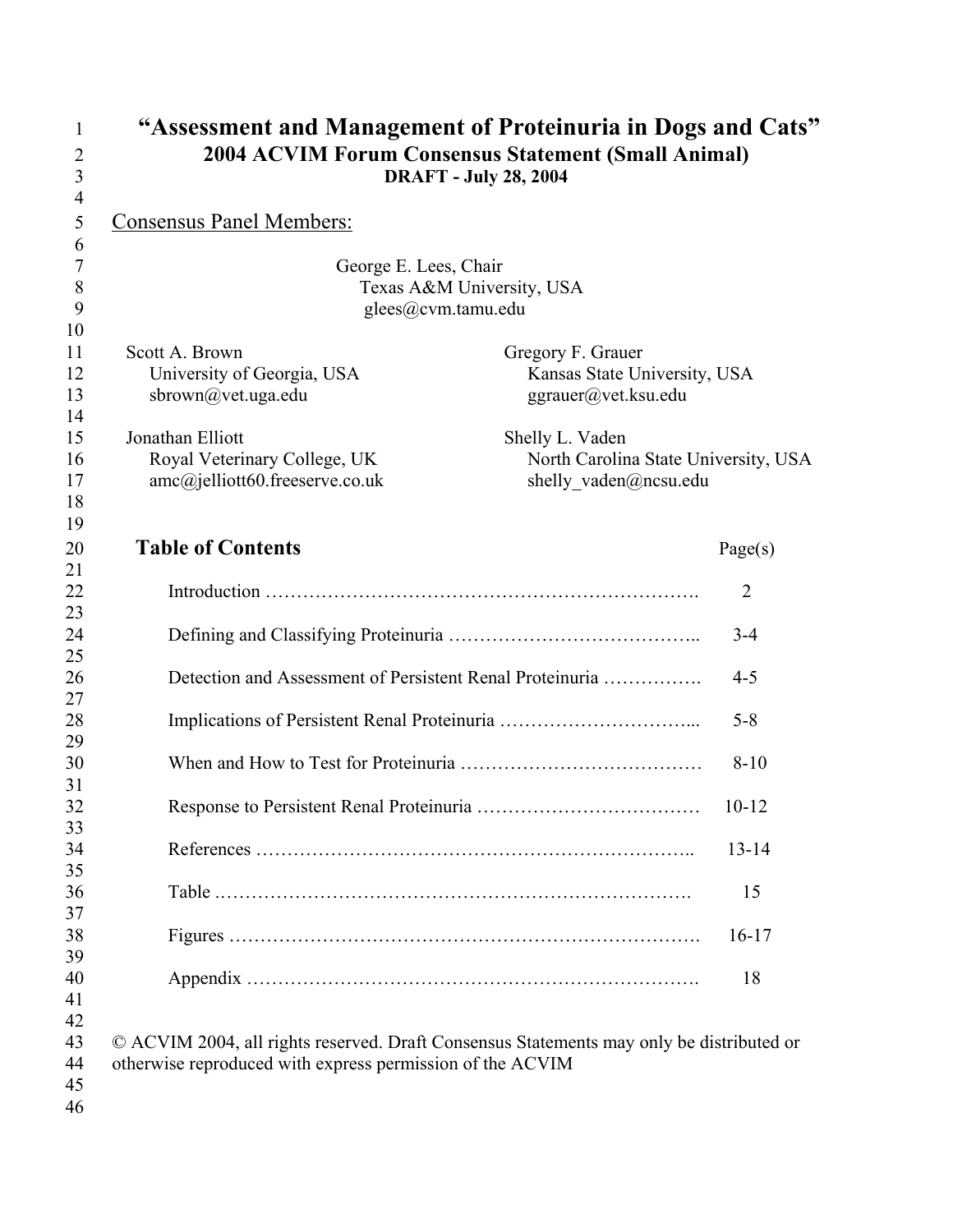# 47 **Introduction**

48 Results of recent studies suggest that in dogs and cats, as in human beings, persistent 49 proteinuria is associated with greater frequency of renal morbidity, renal mortality, and all cause 50 mortality [1-3]. Moreover, risk of developing these adverse outcomes increases as the magnitude 51 of proteinuria increases [2]. Existing data supporting these statements are derived mainly from 52 studies of dogs and cats with chronic renal failure; that is, animals with chronic kidney disease 53 (**CKD**) that is already causing azotemia [1,2]. However, some recent data also indicate that 54 proteinuria is associated with an increased risk of all cause mortality even in cats with renal 55 function that is otherwise good (ie, exhibiting adequate urine concentrating ability and not 56 azotemic) when their proteinuria is first discovered [3]. 57 58 Although data from studies of dogs and cats are sparse, results of recent studies also

59 suggest that when markedly proteinuric dogs and cats are treated with angiotensin converting-60 enzyme inhibitors having renoprotective effects (ie, that decrease or delay adverse outcomes), a 61 reduction in the magnitude of proteinuria is also observed during treatment [4,5]. This same 62 phenomenon is now well documented in human beings with many different types of renal 63 disease [6-9].

64

65 Observation that greater proteinuria is associated with more rapid renal disease 66 progression and that interventions that reduce proteinuria also are renoprotective has fueled 67 speculation and much investigation about the possible role of proteinuria as a direct cause of 68 further glomerular and/or tubulointerstitial injury in subjects with progressive nephropathies 69 (reviewed in [10-12]). At the mechanistic level, the precise role of proteinuria in renal disease 70 progression currently is uncertain, especially in dogs and cats. Moreover, even if proteinuria is 71 harmful, such questions as how much proteinuria?, of what kind?, for how long?, to produce 72 what changes?, cannot be answered with the data that are presently available from studies of 73 dogs or cats. Nevertheless, regardless of proteinuria's role as a *mediator* of renal injury, 74 proteinuria is an important *marker* both for increased risk of adverse outcomes and for response 75 to renoprotective interventions. The value of proteinuria as a marker of clinically important 76 events in the kidney arises because it can occur and subsequently vary in magnitude because of 77 altered vascular permeability of glomerular capillary walls (ie, possibly marking the presence of 78 immune complexes, vascular inflammation, or intraglomerular hypertension, for example), or 79 impaired tubular handling of filtered proteins (ie, possibly marking the presence of 80 tubulointerstitial dysfunction, or example), or both. For these reasons, we have a strong 81 consensus that veterinarians should give more attention to the detection, evaluation, monitoring, 82 and treatment of dogs and cats with proteinuria.

83

84 Our goals herein are to: 1) describe a comprehensive cognitive framework with which to 85 approach this task, and 2) provide veterinarians with specific recommendations for assessing and 86 managing dogs and cats with proteinuria based on data that are currently available. We recognize 87 that ongoing and future research will generate new information that may necessitate modification 88 of the specific recommendations; however, we believe that the cognitive framework will serve to 89 guide the development and implementation of future recommendations. Our sincere hope also is 90 that this consensus statement will invigorate the ongoing quest for greater understanding of the 91 clinical pathophysiology of proteinuria in dogs and cats; its causes, consequences, and diagnosis,

92 as well as of the effects of interventional therapies.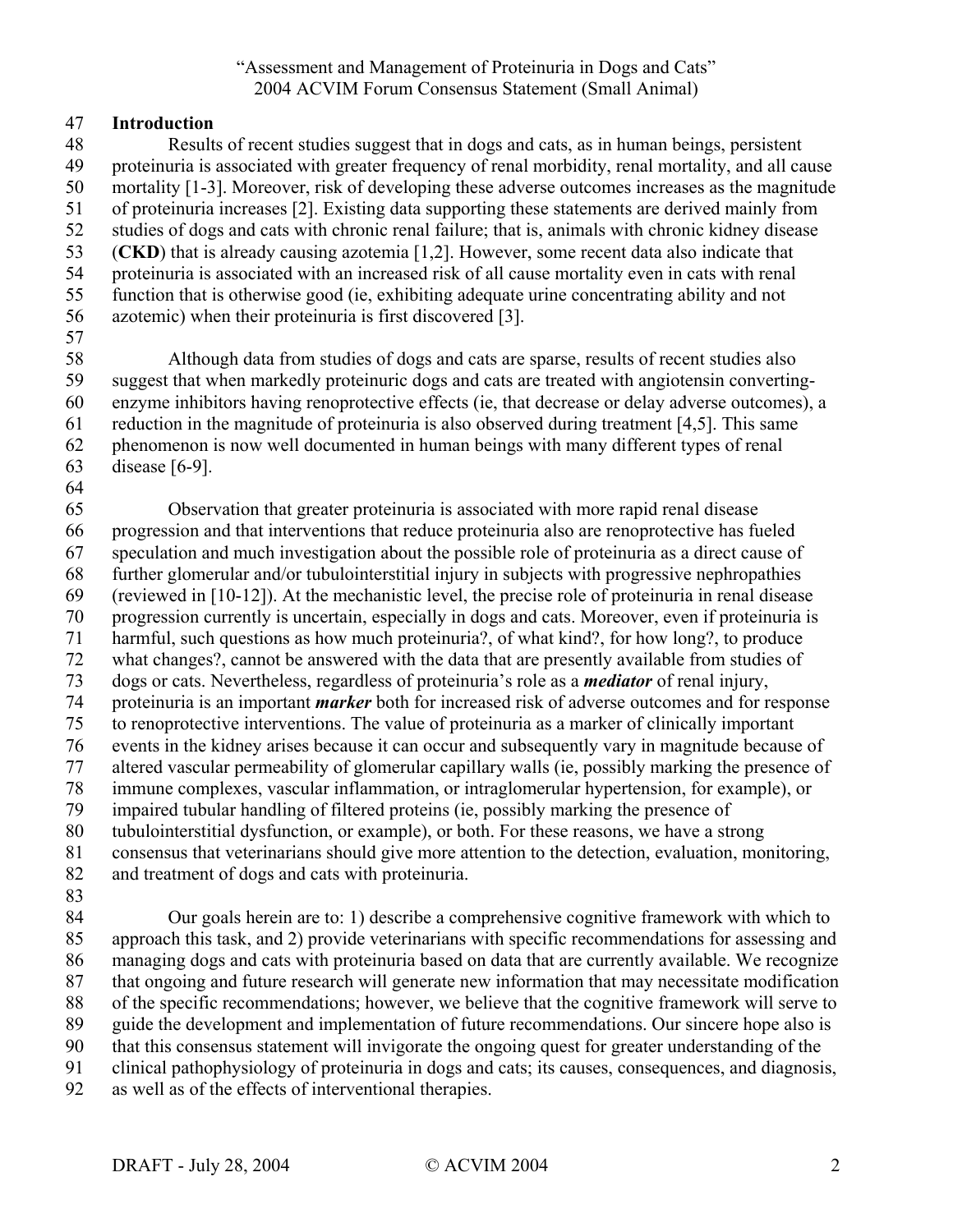| 93         | <b>Defining and Classifying Proteinuria</b>                                                             |
|------------|---------------------------------------------------------------------------------------------------------|
| 94<br>95   | Definition of Proteinuria                                                                               |
| 96         | Urine obtained from healthy dogs or cats with healthy kidneys typically contains a small                |
| 97         | amount of protein, but as a diagnostic term, <b>proteinuria</b> generally is taken to mean detection of |
| 98         | an abnormal (ie, excessive) amount of protein in the urine. Several different methods to detect         |
| 99         | proteinuria can be used to evaluate dogs and cats. These include semiquantitative tests performed       |
| 100        | in a conventional urinalysis, determination of urine protein: creatinine ratio, and assay of urine      |
| 101        | albumin concentration. Each of these methods has its place in veterinary practice; none of the          |
| 102        | methods entirely replaces the others, and they can be used in a complementary fashion.                  |
| 103        |                                                                                                         |
| 104        | Categories of Causes of Proteinuria                                                                     |
| 105        | Proteinuria has numerous possible causes. The classification scheme for categories of                   |
| 106        | causes of proteinuria that we recommend for use in dogs and cats is slightly adapted from the           |
| 107        | one published by DiBartola et al (Table 1) [13]. Moreover, we believe that it is important to           |
| 108        | assiduously follow the definitions of the categories, as listed in the table.                           |
| 109        |                                                                                                         |
| 110        | The most important reason why we prefer this classification scheme is that it provides a                |
| 111        | specific correlate for each step in the diagnostic approach for localization of proteinuria that we     |
| 112        | recommend. The rationale underlying the recommended diagnostic process for localization of              |
| 113        | proteinuria in dogs and cats as outlined in Table 1 is explained as follows:                            |
| 114        |                                                                                                         |
| 115        | When evidence of an excessive amount of protein is detected by urinalysis, localization                 |
| 116<br>117 | of the likely source of the proteinuria involves these sequential steps:                                |
| 118        | Step 1. to exclude "extra-urinary postrenal" – evaluate urine obtained by cystocentesis                 |
| 119        |                                                                                                         |
| 120        | <b>Step 2.</b> to exclude "prerenal" – evaluate the plasma proteins (ie, look for a dysproteinemia that |
| 121        | might explain the proteinuria).                                                                         |
| 122        |                                                                                                         |
| 123        | If it's not prerenal and it's not extra-urinary, then it is "urinary," and the next action is to        |
| 124        | evaluate the urine sediment for evidence of inflammation or hemorrhage.                                 |
| 125        |                                                                                                         |
| 126        | <b>Step 3</b> . to rule-in "urinary postrenal" – find evidence of inflammation or hemorrhage with or    |
| 127        | without clinical signs of excretory pathway disease (eg, pollakiuria), but without apparent             |
| 128        | clinical signs of nephritis.                                                                            |
| 129        |                                                                                                         |
| 130        | Step 4. to rule-in "pathological, interstitial renal" – find evidence of inflammation associated        |
| 131        | with the clinical signs of an active nephritis (eg, tender kidneys, fever, renal failure).              |
| 132        |                                                                                                         |
| 133        | If the proteinuria is "urinary" and not associated with urine sediment evidence of inflammation         |
| 134        | or hemorrhage the remaining possibilities are:                                                          |
| 135<br>136 | "functional renal" – which is low-grade (ie, of low magnitude, mild, or "light") and<br>1.              |
| 137        | transient.                                                                                              |
| 138        |                                                                                                         |
|            |                                                                                                         |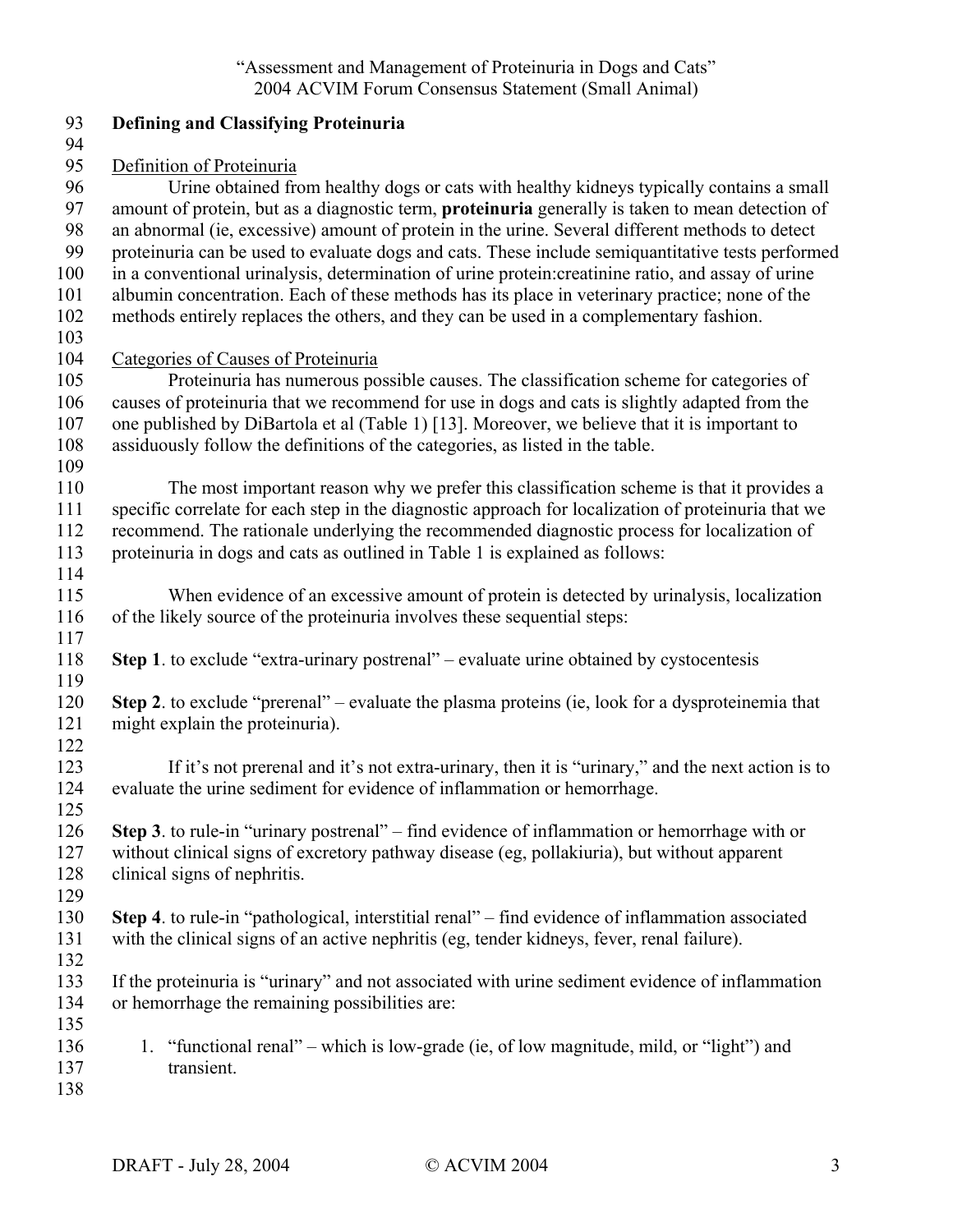| 139 |           | 2. "pathological, tubular renal" – which also is low-grade, but typically is persistent. In          |
|-----|-----------|------------------------------------------------------------------------------------------------------|
| 140 |           | some cases, such proteinuria is accompanied by normoglycemic glucosuria or abnormal                  |
| 141 |           | electrolyte excretion that demonstrate the presence of multiple tubular reabsorptive                 |
| 142 |           | abnormalities and help to identify the tubular origin of the proteinuria; however, tubular           |
| 143 |           | proteinuria often occurs in the absence of such findings.                                            |
| 144 |           |                                                                                                      |
| 145 |           | 3. "pathological, glomerular renal" – which can be of any magnitude ranging from very                |
| 146 |           | low-grade (eg, microalbuminuria alone) to very substantial (ie, "heavy"), but also                   |
| 147 |           | typically is persistent.                                                                             |
| 148 |           |                                                                                                      |
| 149 |           | Consequently, the final steps in the localization process are:                                       |
| 150 |           |                                                                                                      |
| 151 |           | Step 5. to rule-in "pathological, glomerular renal" if the magnitude of proteinuria is sufficiently  |
| 152 |           | high to support this conclusion; that is, $\text{UPC} \geq 2.0$ in dogs and cats.                    |
| 153 |           |                                                                                                      |
| 154 |           | Step 6. to rule-in "functional renal" if the proteinuria is mild and proves, with follow-up          |
| 155 |           | evaluation, to be transient.                                                                         |
|     |           |                                                                                                      |
| 156 |           |                                                                                                      |
| 157 |           | Step 7. to rule-in "pathological, glomerular renal" (albeit low-grade) OR "pathological tubular      |
| 158 |           | renal" if the proteinuria is mild but proves, with follow-up evaluation, to be persistent. These two |
| 159 |           | types of proteinuria cannot be reliably distinguished from one another by conventional testing       |
| 160 |           | that is currently available, unless or until the animals with "pathological, glomerular renal"       |
| 161 |           | experience an increase in the magnitude of proteinuria that is sufficient to rule-out "pathological" |
| 162 |           | tubular renal" proteinuria (eg, UPC $\geq$ 2.0, as in step # 5).                                     |
| 163 |           |                                                                                                      |
| 164 |           | Definition of Persistent Renal Proteinuria                                                           |
| 165 |           | The term, persistent renal proteinuria is subsequently used herein to refer to the types             |
| 166 |           | of proteinuria identified in steps 5 and 7 above. Additionally, persistent microalbuminuria is       |
| 167 |           | the mildest form (ie, lowest magnitude) of persistent renal proteinuria that can be detected (ie, in |
| 168 |           | step 7) with the methods that are currently available. Persistent renal proteinuria is the type of   |
| 169 |           | proteinuria for which this panel has been asked to make recommendations and is the principal         |
| 170 |           | focus of the remainder of this consensus statement.                                                  |
| 171 |           |                                                                                                      |
| 172 |           |                                                                                                      |
| 173 |           | <b>Detection and Assessment of Persistent Renal Proteinuria</b>                                      |
| 174 |           |                                                                                                      |
| 175 |           | Proteinuria not only must be detected, it must be assessed appropriately to determine its            |
| 176 |           | implications for the patient. Assessment of proteinuria involves investigation of 3 key elements:    |
| 177 |           |                                                                                                      |
| 178 | $\bullet$ | <i>Localization</i> – the process of determining the likely site or mechanism that is causing the    |
| 179 |           | proteinuria. The information needed to make this assessment always includes the history,             |
| 180 |           | physical exam findings, the results of a complete urinalysis (ie, including a sediment               |
| 181 |           | examination) and sometimes a urine culture, as well as results of blood tests that are               |
| 182 |           | sufficient (in the context of the other known findings) to exclude dysproteinemia, which             |
| 183 |           | actually is an uncommon cause of proteinuria in dogs and cats.                                       |
| 184 |           |                                                                                                      |
|     |           |                                                                                                      |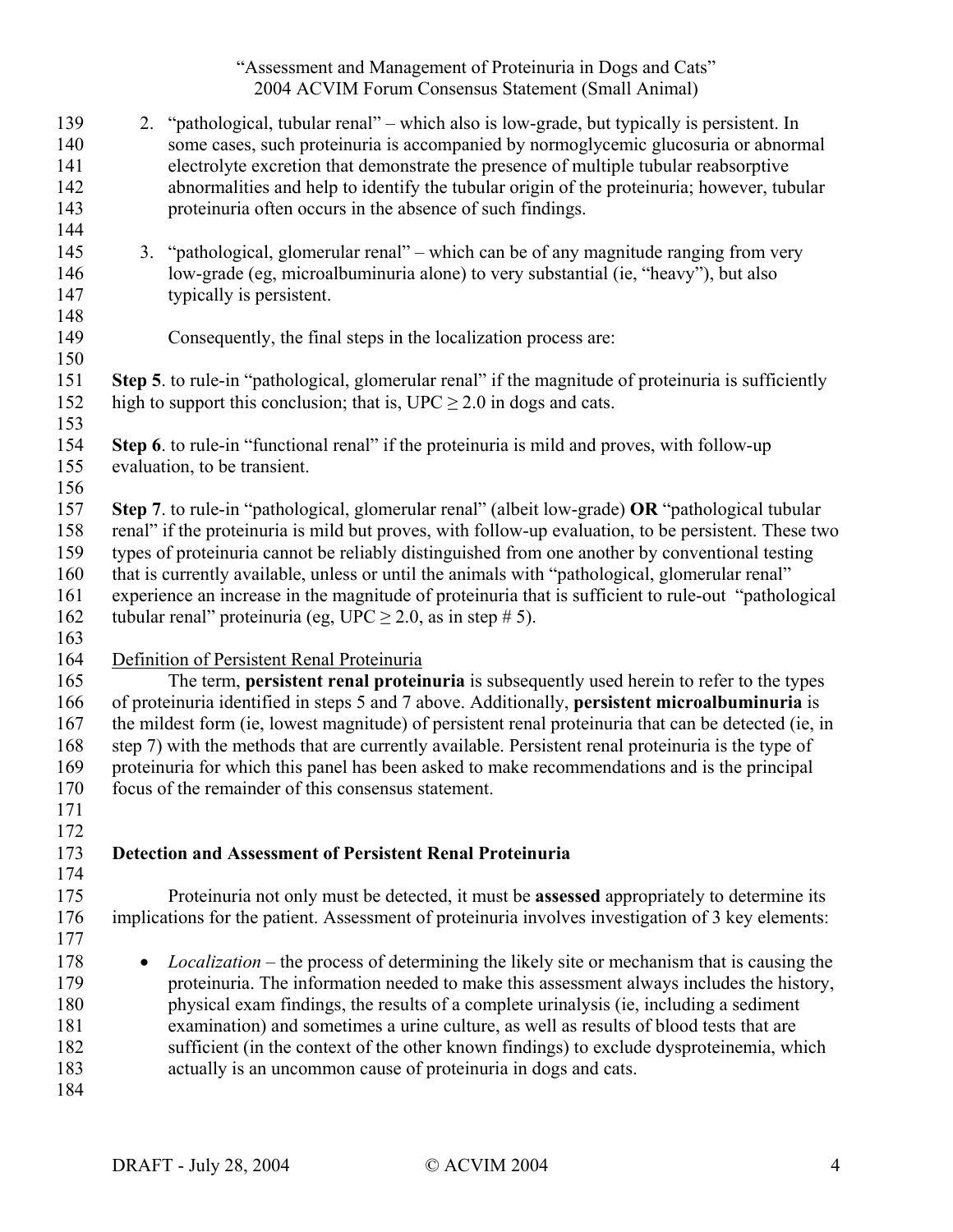185 • *Persistence* – determining whether or not proteinuria persists over time requires repeated 186 testing on  $\geq$  3 occasions,  $\geq$  2weeks apart. Moreover, comparison of serial values requires 187 appreciation of the range of day-to-day variation that may be observed in animals with 188 generally stable magnitudes of proteinuria. 189 190 • *Magnitude* – use of appropriate quantitative methods to obtain reliable indices of the 191 magnitude of urine protein loss is crucial for clinical decision-making and for monitoring 192 trends, including response to treatment if therapy is indicated. Such methods include 193 UPC ratios to assess proteinuria and quantitative (ELISA) assays for albuminuria 194 expressed either as urine albumin/creatinine ratios or as concentrations (mg/dL) in urine 195 samples diluted in a standardized fashion (eg, to specific gravity, 1.010) to assess<br>196 microalbuminuria. microalbuminuria. 197 198 199 **Implications of Persistent Renal Proteinuria**  200 201 General Implications 202 Persistent renal proteinuria, as defined above, indicates the existence of chronic kidney 203 disease (CKD). However, the entire spectrum of CKD in dogs and cats that is identified in this 204 way has a wide range of possibilities in its clinical course. A substantial number of dogs and cats 205 experience morbidity or mortality attributable to CKD that progresses at a sufficiently rapid rate 206 to cause clinical illness during their lifetimes. Illness caused by such **progressive CKD** usually 207 is due to manifestations of renal failure but can be manifested as hypertension alone. In addition, 208 a larger, but not yet well defined, number of seemingly healthy dogs and cats have CKD that is 209 either non-progressive or so slowly progressive that it never generates recognizable morbidity or 210 mortality (ie, before death due to other causes). That is, some animals have **stable, subclinical**  211 **CKD** that generates no apparent adverse consequences for their health despite the fact that renal 212 lesions persist for the remainder of their lives. Another important, but also not yet well defined, 213 group of animals with CKD are those that have seemingly stable, subclinical CKD for extended 214 periods that can be quite long but are nonetheless subsequently followed by further renal disease 215 progression that may occur intermittently (ie, sporadically) or steadily once it becomes evident. 216 217 Based on the apparent clinical course of disease, animals with CKD identified by finding 218 persistent renal proteinuria can be categorized as follows: 219 1. those with **apparently progressive CKD**, defined by either: 220 a. finding that the condition has already reached an advanced stage, or 221 b. serial evaluations having demonstrated worsening trends. 222 2. those with **temporarily stable, subclinical CKD**, defined by: 223 a. extended periods (eg,  $\geq 6$  months) without apparent disease progression, followed by: 224 b. intermittently (ie, sporadically) or steadily worsening trends. 225 3. those with **indefinitely stable, subclinical CKD**, defined by: 226 a. extended periods ( $\geq 6$  months) without apparent disease progression, followed by: 227 b. death or euthanasia for reasons unrelated to renal disease or failure. 228 229 When the progressive nature of an animal's CKD is not already self-evident, monitoring 230 the animal's renal disease status over time is crucial. Such monitoring is only able to distinguish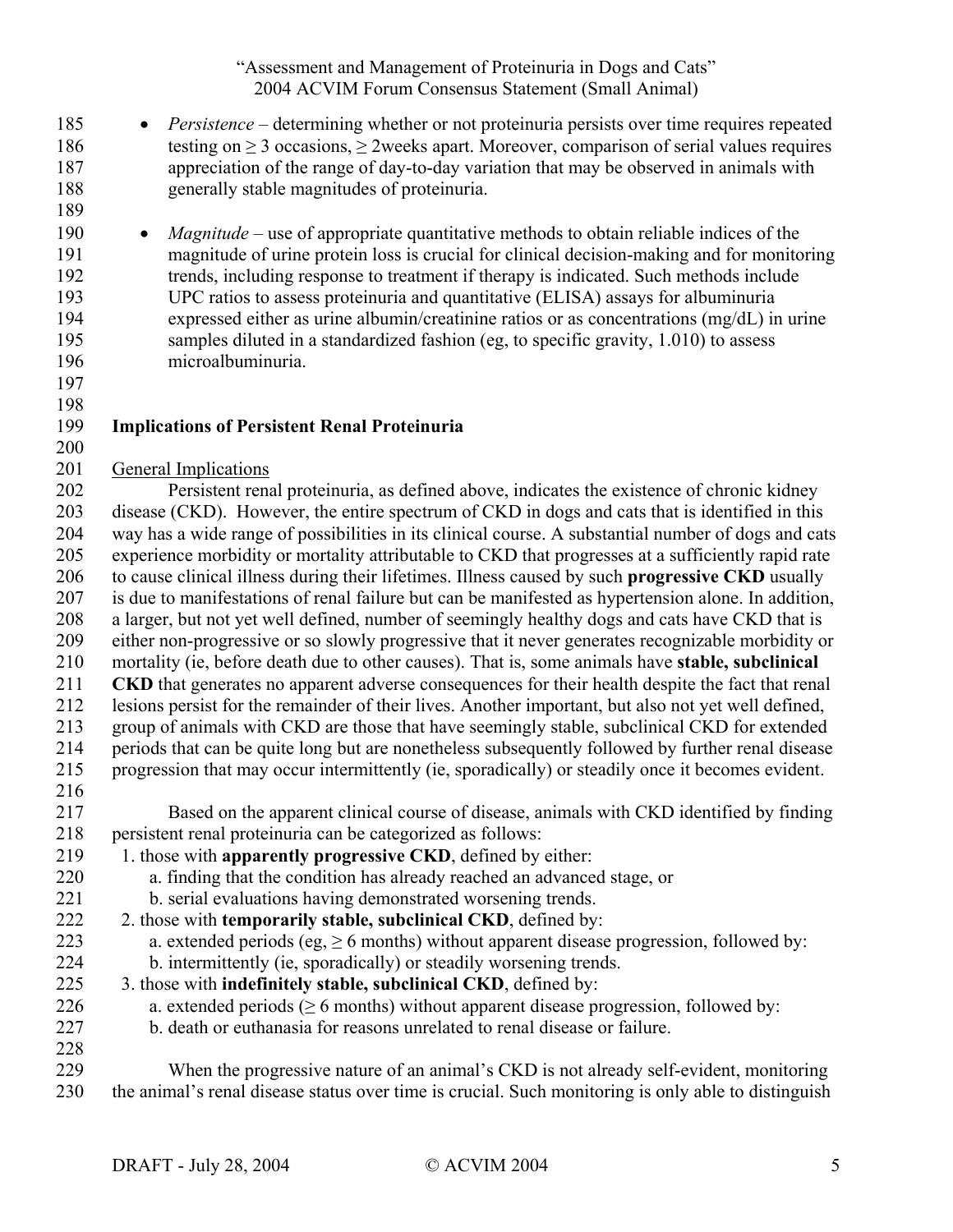231 animals that *are progressing during the monitoring period* from those that are not progressing. 232 That is, in animals with currently stable, subclinical CKD, monitoring will not foretell the future. 233 However, adequate monitoring of animals with stable, subclinical CKD should detect worsening 234 trends in a timely manner if and when they occur, and thus should permit eventual differentiation 235 of animals with temporarily versus indefinitely stable, subclinical CKD.

236

237 At least two possible scenarios for animals with temporarily stable, subclinical CKD can 238 be proposed. Such animals might actually be experiencing ongoing renal damage (ie, lesions are 239 progressing) that merely is hidden from detection during this period. This is a plausible scenario, 240 especially if ongoing damage is being contemporaneously offset by compensatory structural and 241 functional changes in the relatively undamaged portions of their kidneys. On the other hand, such 242 animals might actually have stable (ie, essentially unchanging) renal lesions for extended periods 243 that end because of reactivation of old or superimposition of new processes of renal injury. This 244 also is a plausible scenario, especially: (a) when the durations of periods of apparent stability are 245 protracted, or (b) when the functional consequences of the renal lesions are especially mild (eg, 246 causing microalbuminuria alone or mild proteinuria in animals with adequate urine concentrating 247 ability and well-preserved excretory function). Regardless of such possibilities, there currently is 248 no way to reliably tell these two scenarios apart at any one moment in time, and treatment errors 249 (ie, either failing to give treatment that might be helpful, or giving treatment that is unnecessary 250 and could be harmful) will occur if therapeutic decisions are then formulated based on incorrect 251 assumptions about which scenario actually prevails. In this setting of uncertainty, monitoring is 252 the key to minimizing such errors. Detection of progressively worsening trends, such as a rising 253 magnitude of proteinuria, should prompt further action, but demonstration of stable or improving 254 indices of disease severity, including magnitude of proteinuria, is an indication for nothing more 255 than continued monitoring.

256

257 Persistent microalbuminuria is the mildest detectable form of abnormal renal handling of 258 protein. Microalbuminuria usually is attributable to altered glomerular permselectivity; however, 259 impaired tubular handling of the albumin that traverses the normal glomerular filtration barrier 260 also can cause or contribute to microalbuminuria. Moreover, there currently is no practical way 261 to reliably determine the portion of microalbuminuria, if any, that is due to tubular dysfunction 262 rather than being of glomerular origin.

263

264 Because microalbuminuria is the mildest detectable form of abnormal renal handling of 265 protein, it is both the form of persistent renal proteinuria that is most likely to be manifested by 266 animals that actually have indefinitely stable, subclinical CKD, as well as the form of persistent 267 renal proteinuria that is most likely to be first manifested by animals that actually have or will 268 eventually develop progressive CKD. Again, monitoring is the key to eventually differentiating 269 these two categories of animals with microalbuminuria from one another. Progressive increases 270 in magnitude of microalbuminuria are likely to be indicative of active, ongoing renal injury, and 271 should prompt further investigation.

272

273 In animals with CKD causing renal failure, magnitude of proteinuria may diminish as the 274 nephropathy approaches its end-stage because there are fewer and fewer remaining nephrons for 275 protein loss to occur through. Therefore, as renal failure progresses, reductions in the magnitude 276 of proteinuria that may be observed do not necessarily mean that the renal disease has improved.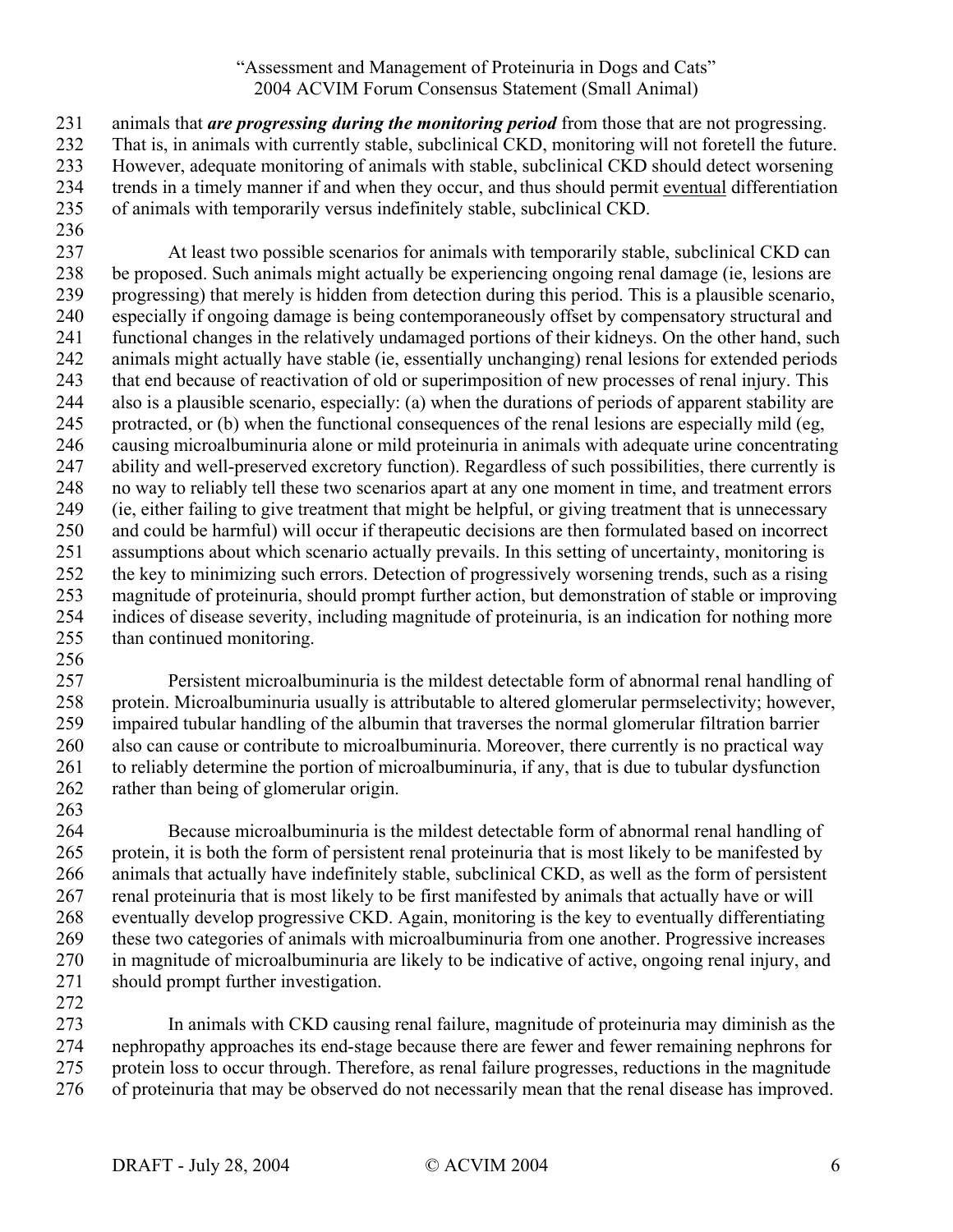| 277<br>278<br>279<br>280                                           | Indeed, if proteinuria really is a mediator renal injury, this lesser magnitude of proteinuria might<br>actually be as damaging (or more damaging) to the remaining nephrons as greater magnitudes of<br>proteinuria had been at earlier stages of the disease.                                                                                                                                                                                                                                                                                                                                                                                                                                                                                                                                                                                                                            |
|--------------------------------------------------------------------|--------------------------------------------------------------------------------------------------------------------------------------------------------------------------------------------------------------------------------------------------------------------------------------------------------------------------------------------------------------------------------------------------------------------------------------------------------------------------------------------------------------------------------------------------------------------------------------------------------------------------------------------------------------------------------------------------------------------------------------------------------------------------------------------------------------------------------------------------------------------------------------------|
| 281<br>282<br>283<br>284<br>285<br>286<br>287<br>288<br>289<br>290 | In many dogs (and probably cats), renal lesions that cause persistent renal proteinuria are<br>incited by mechanisms that are initiated by disease processes located in other organ systems (ie,<br>by diseases that are not primary renal, or even urinary, disorders). Thus, the kidneys can serve as<br>"sentinels" to aid in the detection of such disorders. That is, finding persistent renal proteinuria<br>can alert the animal's veterinarian and owner to the existence of a previously unsuspected threat<br>to the animal's health. Timely discovery of a treatable underlying infectious, inflammatory, or<br>neoplastic condition because of a clinical investigation that is prompted by detecting previously<br>unsuspected persistent renal proteinuria or microalbuminuria is an important potential benefit of<br>screening apparently healthy animals for proteinuria. |
| 291<br>292<br>293<br>294<br>295<br>296<br>297                      | In animals with serious, life-threatening illnesses (eg, in dogs and cats in intensive care<br>units), transient microalbuminuria or mild proteinuria may occur as an indication of endothelial<br>injury throughout the circulation, including in the kidneys [14]. That is, whenever there is a<br>disruption in endothelial architecture to the point that the vessels may leak, small amounts of<br>albumin may appear in the urine, albeit only transiently if the animal survives and recovers from<br>its illness.                                                                                                                                                                                                                                                                                                                                                                  |
| 298<br>299<br>300<br>301<br>302<br>303<br>304<br>305<br>306        | <b>Strength of Evidence Levels</b><br>For the purposes of this document, the strength of evidence that is available to support<br>specific statements regarding the implications of proteinuria in dogs or cats, as well as specific<br>recommendations for therapeutic interventions, has been categorized in 3 levels as described in<br>Appendix I. Evidence categorized as Level 1 is the strongest (ie, most convincing), and evidence<br>categorized as Level 3 is the weakest (ie, least convincing).                                                                                                                                                                                                                                                                                                                                                                               |
| 307<br>308<br>309<br>310                                           | Specific Implications in Dogs<br>In dogs, persistent renal proteinuria with UPC values $\geq 2.0$ usually is due to glomerular<br>renal disease (Level 3) [15].                                                                                                                                                                                                                                                                                                                                                                                                                                                                                                                                                                                                                                                                                                                            |
| 311<br>312<br>313<br>314                                           | In dogs with renal failure, having a UPC value $\geq 1.0$ at initial evaluation is associated<br>with increased risk of uremic morbidity and mortality. Additionally, risk of adverse outcomes<br>increases as the magnitude of proteinuria increases (Level 1) [2].                                                                                                                                                                                                                                                                                                                                                                                                                                                                                                                                                                                                                       |
| 315<br>316<br>317<br>318                                           | In dogs, UPC values $\geq 0.5$ are evidence of persistent renal proteinuria when they are<br>found repeatedly in $\geq 3$ specimens obtained $\geq 2$ weeks apart and cannot be attributed to a<br>prerenal or postrenal cause.                                                                                                                                                                                                                                                                                                                                                                                                                                                                                                                                                                                                                                                            |
| 319<br>320<br>321<br>322                                           | In dogs, microal buminuria is evidence of persistent renal proteinuria when it is found<br>repeatedly in $\geq$ 3 specimens obtained $\geq$ 2 weeks apart and cannot be attributed to a postrenal<br>cause.                                                                                                                                                                                                                                                                                                                                                                                                                                                                                                                                                                                                                                                                                |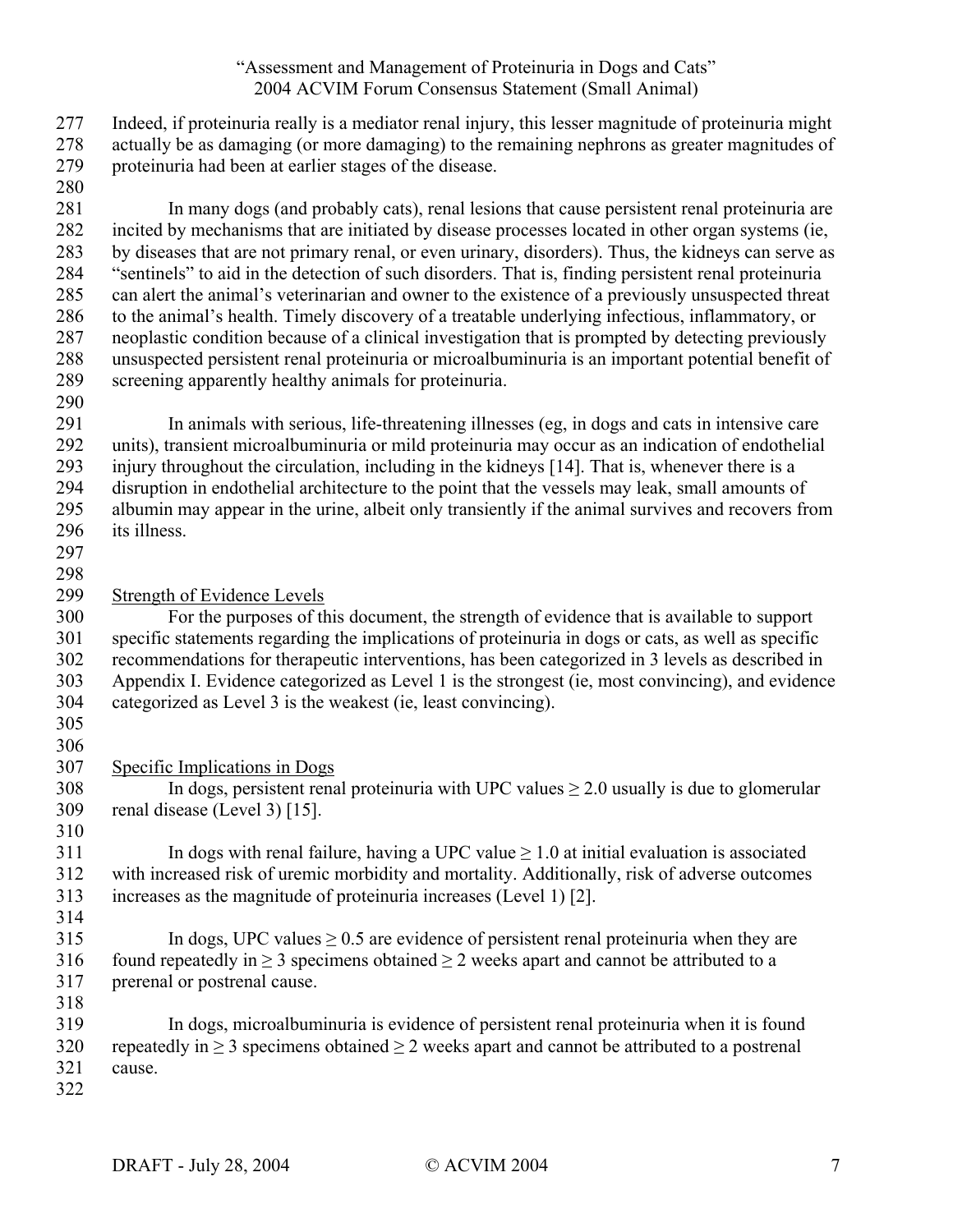- 323 Specific Implications in Cats
- 324

325 In cats, renal diseases that cause proteinuria with UPC values  $\geq 1.0$  occur uncommonly, 326 and data sufficient for the formulation of general statements about the implications of proteinuria 327 in such cats are not available. Nonetheless, UPC values  $> 1.0$  in cats should prompt a high index 328 of suspicion for the presence of glomerular disease, but UPC values  $\geq 1.0$  (but usually still < 2.0) 329 sometimes are observed in cats with progressive renal failure near end-stage.

330

331 In cats with renal failure, the risk of all cause mortality progressively increases as UPC at 332 initial diagnosis increases across the full spectrum of possible UPC values, including UPC values 333 within the normal reference range. That is, the lower the UPC value, the better the prognosis. In 334 one study, having a UPC value  $\geq$  0.43 at initial evaluation was associated with an increased risk 335 of all cause mortality (Level 2) [1].

336

337 In nonazotemic cats, the risk of all cause mortality also increases as UPC or albuminuria 338 at initial evaluation increases, even within the conventional normal reference range. In one study, 339 proteinuria was associated with reduced survival of nonazotemic cats. The median UPC for cats 340 that died was 0.30, while the median UPC for cats that were censored (ie, were alive at the end of 341 the study or were lost to follow up) was 0.16 (Level 2) [3]. 342

343 In cats, studies comparing the implications of albuminuria (measured with a species-344 specific immunoassay) and proteinuria (measured by conventional UPC ratios) have thus far 345 shown little difference between the two; however, the UPC cutoffs needed to differentiate cats 346 with good outcomes from cats with adverse outcomes are much lower than the UPC cutoffs that 347 currently are widely used in cats [1,3].

348

349 In cats as in dogs, the current conventional definition of persistent renal proteinuria is 350 either UPC > 0.5 or microalbuminuria found repeatedly in > 3 specimens obtained > 2 weeks 351 apart that cannot be attributed to a prerenal or postrenal cause. However, there are some data 352 suggesting that the upper limit of the normal reference range for UPC noncastrated male cats 353 should be as high as < 0.6. Nevertheless, the recent observations (as cited above) of reduced 354 survival in cats being associated with magnitudes of proteinuria that are within the currently 355 accepted normal reference range for healthy animals have generated new uncertainties about 356 cutoff values for proteinuria that should be used to define the health status of cats.

357 358

#### 359 **When and How to Test for Proteinuria**  360

361 Urine testing that will detect proteinuria, if it is present, should be a component of the 362 clinical evaluations of dogs and cats with any serious illnesses that also prompt their attending 363 veterinarians to perform comprehensive hematological and serum biochemical evaluations (ie, 364 urinalyses should be done when CBCs and serum chemistry panels are performed to evaluate 365 dogs and cats with undiagnosed illnesses). In addition, animals with chronic illnesses that are 366 known to often become complicated by proteinuric renal disease should be tested for proteinuria  $367$  at  $\leq$  6-month intervals while such disorders are being managed for extended periods. 368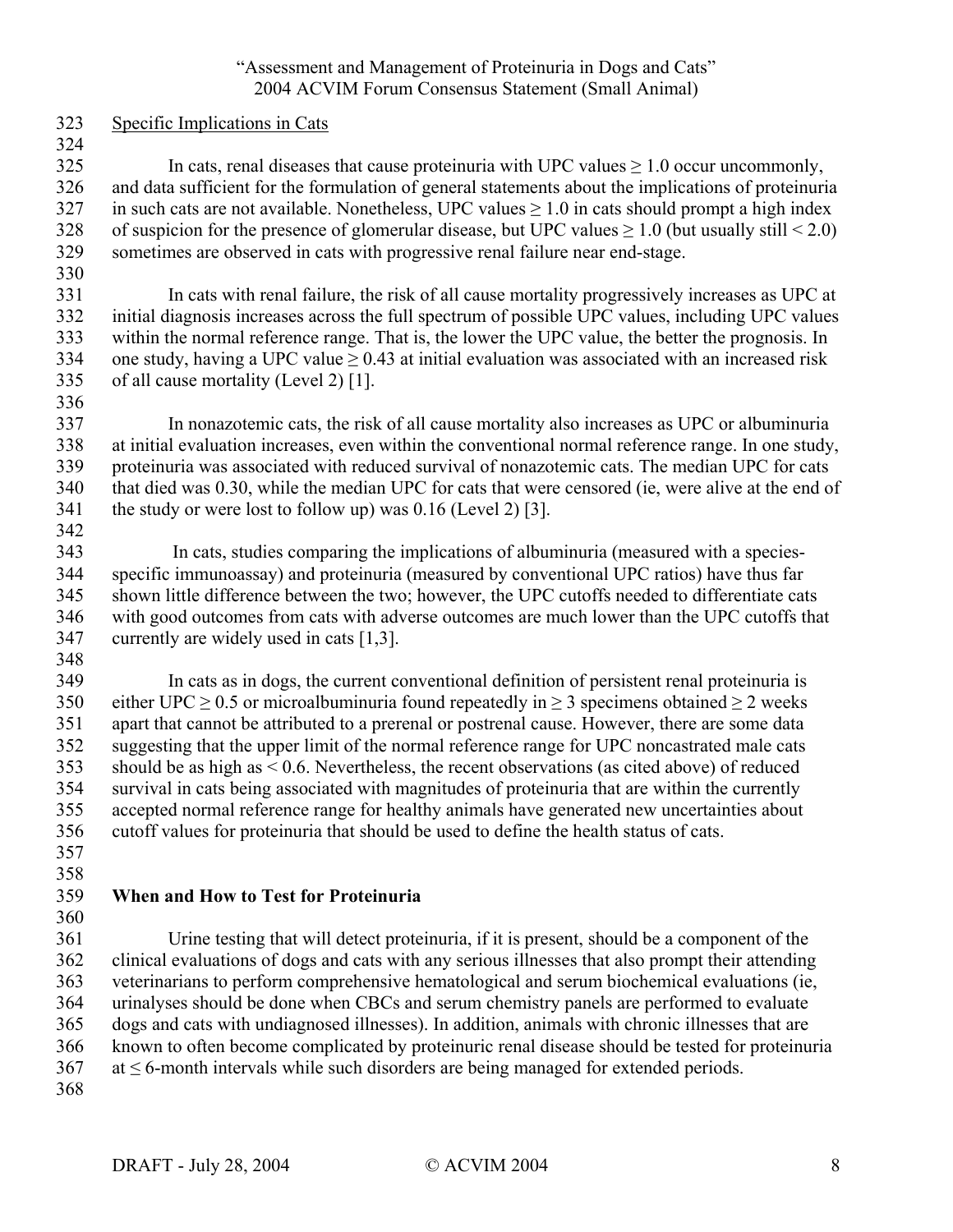369 Urine testing that will detect proteinuria, if it is present, should be a component of routine 370 clinical evaluations of apparently healthy dogs and cats in any circumstances that also prompt 371 their attending veterinarians to perform comprehensive hematological and serum biochemical 372 evaluations (ie, urinalyses should be done when CBCs and/or serum chemistry profiles are 373 performed as routine health evaluations of apparently healthy dogs and cats).

- 374 375 At a minimum, urine tests for proteinuria should consist of a complete urinalysis that 376 includes conventional semiquantitative evaluations of protein. Because false-positive dipstick 377 colorimetric test reactions commonly occur in well-concentrated or highly alkaline ( $pH \ge 7.5$ ) 378 dog and cat urine specimens [16], satisfactory test methods are either a dipstick colorimetric test, 379 with positive reactions confirmed by a SSA turbidometric test [17], or a SSA turbidometric test 380 alone. Alternatively, an ERD test (E.R.D.-Screen™ Urine Test, Heska, Ft. Collins, CO) or a 381 quantitative ELISA assay could be used to confirm the presence of albuminuria in the face of a 382 positive dipstick result (see microalbuminuria section below), All positive reactions, regardless 383 of the urine specific gravity, should prompt a follow-up evaluation of some kind. Reliance on 384 dipstick tests alone is not recommended due to the low specificity of positive reactions (ie, high 385 frequency of false-positive results).
- 386 Strong positive reactions ( $\geq$  1+; confirmed by SSA) are an indication to proceed with 387 determination of UPC ratio either immediately or at least after repeated testing in 2-4 388 weeks verifies persistence of the positive reactions.
- 389 Weak positive reactions (trace; confirmed by SSA) are an indication at least for repeated 390 testing in 2-4 weeks to check for persistence of the proteinuria, with determination of 391 UPC ratio if the positive reactions do persist.
- 392 Negative reactions (by dipstick alone, by SSA alone, or by SSA performed in an attempt 393 to verify a positive dipstick reaction) are sufficient to exclude the existence of all forms 394 of proteinuria except microalbuminuria (see below).
- 395

396 For animals in which proteinuria is documented or suspected, determinations of UPC 397 ratios should be performed to guide clinical decision-making and to monitor trends, including 398 response to treatment when therapeutic interventions are indicated. However, the variation in 399 UPC values observed in dogs with stable proteinuria suggests that serial UPC ratios probably 400 need to differ by as much as 40%, especially in the lower ranges of abnormality, to conclude 401 with a high level of confidence that the prevailing magnitude of proteinuria has actually changed 402 (increased or decreased). The variation of UPC ratios observed in cats with values within the 403 normal reference range suggests that serial UPC ratios need to differ by as much as 90% (ie, 404 nearly double) to conclude with a high level of confidence that a cat's magnitude of proteinuria

- 405 has increased.
- 406
- 407 Urine testing that will detect microalbuminuria, if it is present, is recommended under the 408 following circumstances:
- 409 When conventional evaluations for proteinuria are negative in dogs and cats with serious 410 illnesses, and especially in those with chronic illnesses that are known to often become 411 complicated by proteinuric nephropathies.
- 412 When conventional evaluations for proteinuria are negative in apparently healthy dogs 413 that are  $\geq 6$  years old and cats that are  $\geq 8$  years old, and use of the most sensitive test that 414 might detect an abnormality is desired by the veterinarian or animal owner.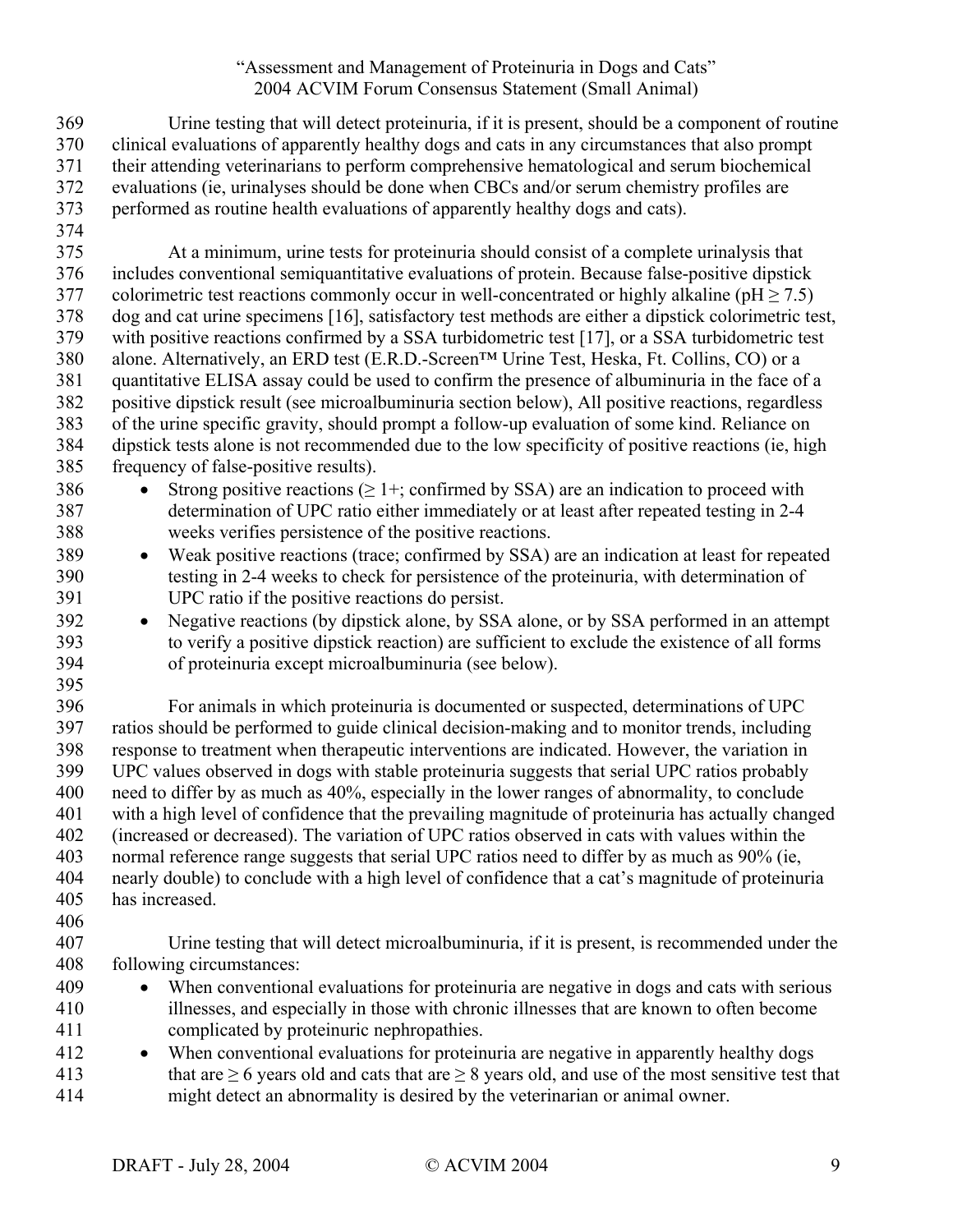| 415<br>416<br>417<br>418 | When conventional evaluations for proteinuria produce equivocal or conflicting results.<br>$\bullet$<br>When dogs or cats that are known to be at risk for developing a glomerular renal disease<br>$\bullet$<br>(eg, individuals in breeds or families that are genetically predisposed to such disorders)<br>are being prospectively monitored to detect onset of the disease as early as possible. |
|--------------------------|-------------------------------------------------------------------------------------------------------------------------------------------------------------------------------------------------------------------------------------------------------------------------------------------------------------------------------------------------------------------------------------------------------|
| 419<br>420<br>421        | Dogs that have a "high positive" reaction for urine albumin using the semiquantitative<br>test method that is commercially available frequently also have a UPC $\geq$ 0.5, so finding such a                                                                                                                                                                                                         |
| 422<br>423               | "high positive" reaction is an indication to proceed with UPC determinations.                                                                                                                                                                                                                                                                                                                         |
| 424<br>425<br>426        | <b>Response to Persistent Renal Proteinuria</b>                                                                                                                                                                                                                                                                                                                                                       |
| 427                      | <b>General Principles</b>                                                                                                                                                                                                                                                                                                                                                                             |
| 428                      | Appropriate responses to persistent renal proteinuria are the following series of escalating                                                                                                                                                                                                                                                                                                          |
| 429<br>430               | steps that depend on the magnitude of proteinuria and patient status (Figure 1).                                                                                                                                                                                                                                                                                                                      |
| 431                      | Monitor (lowest level) - which refers to repeating one or more tests that have been done<br>$\bullet$                                                                                                                                                                                                                                                                                                 |
| 432                      | previously in order to detect changes with passing time. The main purpose of monitoring                                                                                                                                                                                                                                                                                                               |
| 433                      | is to detect worrisome trends (ie, changes that should prompt further action) in a timely                                                                                                                                                                                                                                                                                                             |
| 434                      | manner.                                                                                                                                                                                                                                                                                                                                                                                               |
| 435                      |                                                                                                                                                                                                                                                                                                                                                                                                       |
| 436                      | Investigate (higher level) - which refers to performing new or additional tests (ie, that<br>$\bullet$                                                                                                                                                                                                                                                                                                |
| 437                      | would not otherwise be done) in order to discover an underlying systemic disease or to                                                                                                                                                                                                                                                                                                                |
| 438                      | define the animal's renal disease more exactly.                                                                                                                                                                                                                                                                                                                                                       |
| 439                      |                                                                                                                                                                                                                                                                                                                                                                                                       |
| 440                      | Intervene (highest level) - which refers to prescribing dietary changes and/or use of<br>$\bullet$                                                                                                                                                                                                                                                                                                    |
| 441                      | pharmacologic agents in order to at least attempt to beneficially modify the course of                                                                                                                                                                                                                                                                                                                |
| 442                      | disease and/or improve the animal's health.                                                                                                                                                                                                                                                                                                                                                           |
| 443<br>444               |                                                                                                                                                                                                                                                                                                                                                                                                       |
| 445                      | Implementation of this escalating responses approach should be sequential and inclusive.<br>That is, one should only monitor (ie, not investigate or intervene) in circumstances that are the                                                                                                                                                                                                         |
| 446                      | least compelling. However, in other more compelling circumstances, one should investigate as                                                                                                                                                                                                                                                                                                          |
| 447                      | well as monitor (ie, but not intervene). Such a step-addition might be immediate or sequential,                                                                                                                                                                                                                                                                                                       |
| 448                      | depending on the situation. Further, one should intervene as well as investigate and monitor in                                                                                                                                                                                                                                                                                                       |
| 449                      | the most compelling circumstances, and once again, this step-addition might be immediate or                                                                                                                                                                                                                                                                                                           |
| 450                      | sequential, depending on the situation. Importantly, correct implementation of this escalating                                                                                                                                                                                                                                                                                                        |
| 451                      | approach precludes intervention without appropriate investigation and monitoring, as well as                                                                                                                                                                                                                                                                                                          |
| 452                      | investigation (especially invasive tests) without sufficient evidence, which might arise from                                                                                                                                                                                                                                                                                                         |
| 453                      | monitoring, to justify the risk to the animal and/or the cost to the owner.                                                                                                                                                                                                                                                                                                                           |
| 454                      |                                                                                                                                                                                                                                                                                                                                                                                                       |
| 455                      | <b>Specific Recommendations (Figure 2)</b>                                                                                                                                                                                                                                                                                                                                                            |
| 456                      | Persistent renal proteinuria should always prompt action, but appropriate actions depend                                                                                                                                                                                                                                                                                                              |
| 457                      | on the prevailing magnitude of proteinuria and the clinical status of the patient. The categories of                                                                                                                                                                                                                                                                                                  |
| 458                      | possible actions are:                                                                                                                                                                                                                                                                                                                                                                                 |

459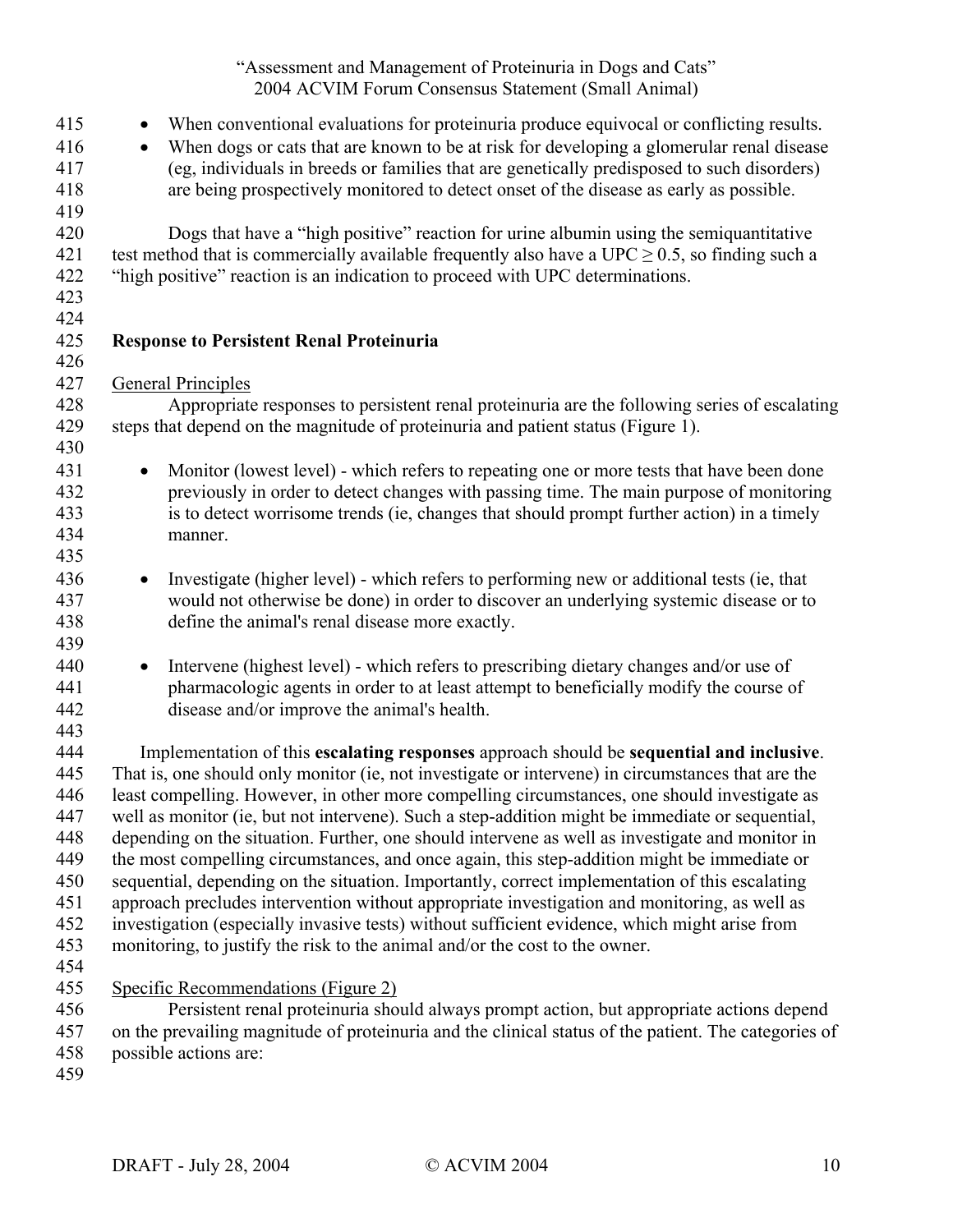| 460<br>461<br>462<br>463<br>464        | <i>Prospective monitoring</i> – that is meant to promptly detect worsening trends in animals<br>$\bullet$<br>that appear to have stable, subclinical CKD because they are nonetheless at risk to have<br>(or to develop) progressive CKD that may then require therapeutic intervention (ie, that<br>would not otherwise be indicated) or to evaluate response to therapy.                                                                    |
|----------------------------------------|-----------------------------------------------------------------------------------------------------------------------------------------------------------------------------------------------------------------------------------------------------------------------------------------------------------------------------------------------------------------------------------------------------------------------------------------------|
| 465<br>466<br>467<br>468               | Diagnostic investigation – that is meant to detect any diagnosable, treatable infectious,<br>$\bullet$<br>inflammatory or neoplastic disease that might be the underlying cause of the animal's<br>renal disease.                                                                                                                                                                                                                             |
| 469<br>470<br>471<br>472<br>473<br>474 | <i>Therapeutic intervention</i> – that is meant to be renoprotective (ie, to slow the rate of renal<br>$\bullet$<br>disease progression) and using reduction of the magnitude of proteinuria as one index of<br>therapeutic response. The treatment strategies to be considered are to feed an appropriate<br>diet (one with reduced quantity/high quality protein with n-3 fatty acid supplementation)<br>and/or to administer an ACEI drug. |
| 475<br>476<br>477                      | Prospective monitoring sufficient to accomplish timely detection of any worsening trends is<br>recommended for:                                                                                                                                                                                                                                                                                                                               |
| 478<br>479                             | Nonazotemic dogs and cats with persistent microalbuminuria.<br>$\bullet$                                                                                                                                                                                                                                                                                                                                                                      |
| 480<br>481                             | Nonazotemic dogs and cats with persistent renal proteinuria and UPC values $\geq 0.5$ .                                                                                                                                                                                                                                                                                                                                                       |
| 482<br>483<br>484<br>485<br>486        | Note: When an underlying infectious, inflammatory or neoplastic condition is already<br>apparent (ie, previously diagnosed and/or now clinically evident) in dogs or cats in this<br>category, prospective monitoring should be combined with appropriate treatment for the<br>underlying condition, when possible.                                                                                                                           |
| 487<br>488<br>489                      | Diagnostic investigation that is focused on finding a potentially treatable underlying disease and<br>adequate continued monitoring is recommended for:                                                                                                                                                                                                                                                                                       |
| 490<br>491                             | Nonazotemic dogs and cats with rising magnitudes of persistent microalbuminuria<br>$\bullet$                                                                                                                                                                                                                                                                                                                                                  |
| 492<br>493                             | Nonazotemic dogs and cats with persistent renal proteinuria and UPC values $\geq 1.0$ .                                                                                                                                                                                                                                                                                                                                                       |
| 494<br>495<br>496                      | After appropriate investigation and specific treatment of any underlying disease that is identified,<br>therapeutic intervention accompanied by adequate monitoring is recommended for:                                                                                                                                                                                                                                                       |
| 497<br>498                             | Dogs with CKD causing azotemia and UPC values $\geq 0.5$ .                                                                                                                                                                                                                                                                                                                                                                                    |
| 499<br>500                             | Cats with CKD causing azotemia and UPC values $\geq 0.4$ .<br>٠                                                                                                                                                                                                                                                                                                                                                                               |
| 501<br>502<br>503<br>504<br>505        | Nonazotemic dogs or cats with persistent renal proteinuria and UPC values $\geq 2.0$ .<br>٠                                                                                                                                                                                                                                                                                                                                                   |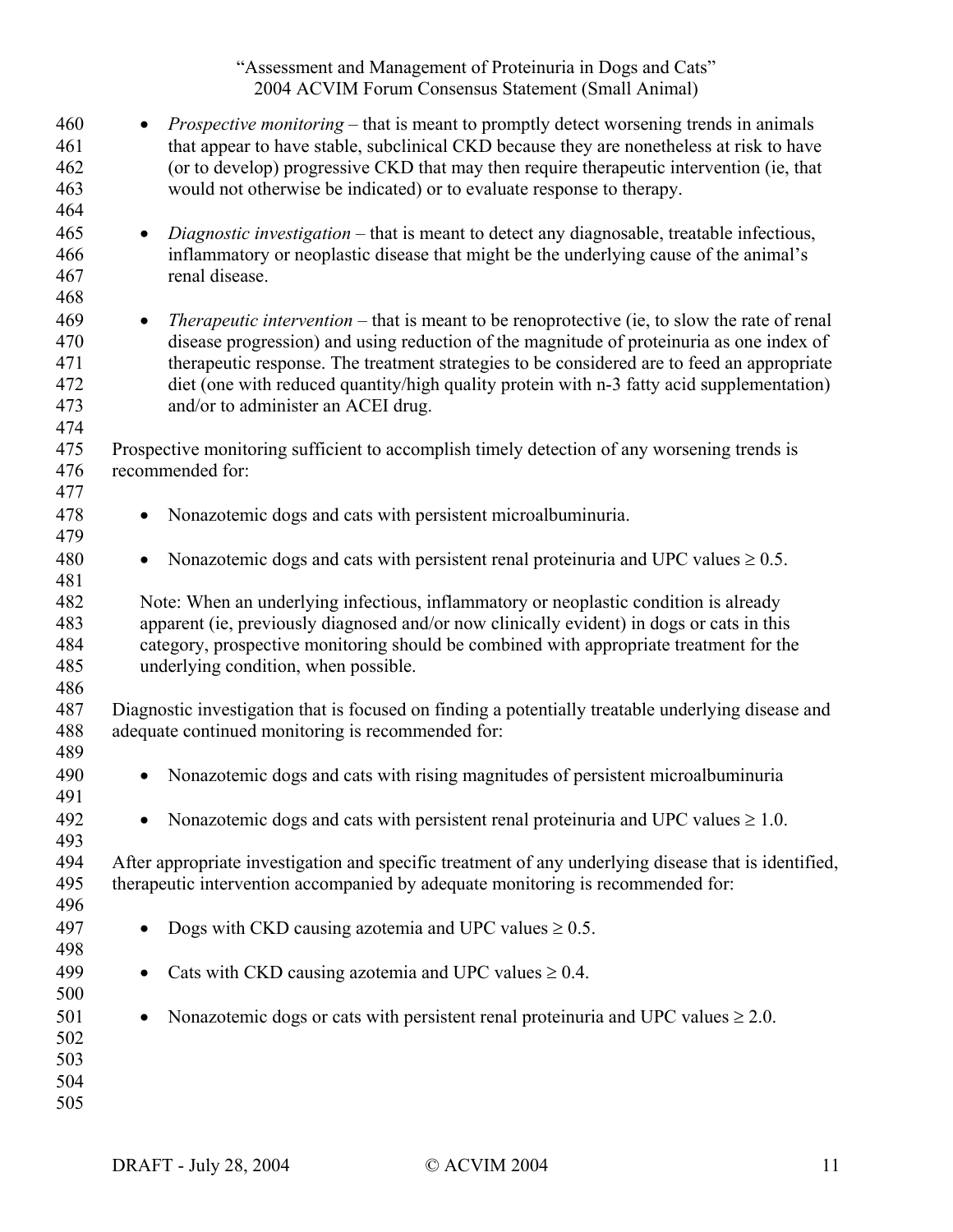| 506 | Strength of Evidence Levels for Recommended Interventions                                               |
|-----|---------------------------------------------------------------------------------------------------------|
| 507 |                                                                                                         |
| 508 | Recommendations for responding to proteinuria are provided herein despite the fact that                 |
| 509 | few data with which to address these important clinical questions are available. Indeed, only one       |
| 510 | recommendation is even partially supported by results of a randomized, controlled clinical trial.       |
| 511 |                                                                                                         |
| 512 | The recommendation to treat nonazotemic dogs with persistent renal proteinuria and UPC                  |
| 513 | values $\geq 2.0$ is based mainly on the results of a randomized, placebo-controlled trial of enalapril |
| 514 | therapy for dogs with glomerulonephritis reported by Grauer et al (Level 1) [4]. However, all           |
| 515 | dogs entered into that trial had UPC values $\geq 3.0$ , so the recommendation to initiate treatment if |
| 516 | UPC values are $\geq 2.0$ is supported only by expert opinion (Level 3). Additionally, all the dogs in  |
| 517 | that trial were fed a renal diet and given low-dose aspirin therapy. Therefore, whether or not the      |
| 518 | benefits of enalapril therapy that were observed in that trial were in any way dependent on either      |
| 519 | of these concomitant treatments is uncertain.                                                           |
| 520 |                                                                                                         |
| 521 | The recommendation to treat azotemic dogs with persistent renal proteinuria and UPC                     |
| 522 | values $\geq 0.5$ is based mainly on the results of experimental studies, albeit in the target species  |
| 523 | (Level 2). In a study of dogs with the remnant kidney model of chronic renal failure (CRF) that         |
| 524 | also had mild proteinuria, enalapril therapy reduced proteinuria and modulated progressive renal        |
| 525 | injury [18]. Additionally, in studies of dogs with the remnant kidney model of CRF, dietary             |
| 526 | supplementation with omega-3 polyunsaturated fatty acids reduced proteinuria and slowed renal           |
| 527 | disease progression, whereas supplementation with omega-6 polyunsaturated fatty acids                   |
| 528 | increased proteinuria and enhanced progression [19,20].                                                 |
| 529 |                                                                                                         |
| 530 | All other recommendations in this consensus statement are provided as expert opinion                    |
| 531 | (Level 3). Currently, there are no citable data available regarding a renoprotective reduction of       |
| 532 | proteinuria (ie, administration of a treatment that decreased proteinuria and improved outcome)         |
| 533 | in cats. Similarly, no data are available regarding renoprotective reduction of microalbuminuria        |
| 534 | in either dogs or cats.                                                                                 |
| 535 |                                                                                                         |
| 536 |                                                                                                         |
| 537 | <b>Final Caveats</b>                                                                                    |
| 538 | This consensus statement is focused on detection and treatment of animals with persistent               |
| 539 | renal proteinuria, which is but one of many possible manifestations of CKD in dogs and cats that        |
| 540 | are important to evaluate and treat appropriately. Although veterinarians caring for animals with       |
| 541 | renal disease may need to pay greater attention to proteinuria, they also should not lose sight of      |
| 542 | the proven importance of attending to other problems that often arise in dogs and cats with renal       |
| 543 | disease or renal failure. Providing details about the proper management of these other problems         |
| 544 | is beyond the scope of this consensus statement; however, they are individually and collectively        |
| 545 | no less important to address than is proteinuria. Indeed, depending on the specific circumstances       |
| 546 | of individual cases, proteinuria might well be relatively unimportant compared with one or more         |
| 547 | other problems. Although this is not intended to be an all-inclusive list, some of the other issues     |
| 548 | that often deserve attention include feeding an appropriate diet, controlling hyperphosphatemia         |
| 549 | and hypertension, as well as combating anemia, metabolic acidosis, and inadequate appetite.             |
| 550 |                                                                                                         |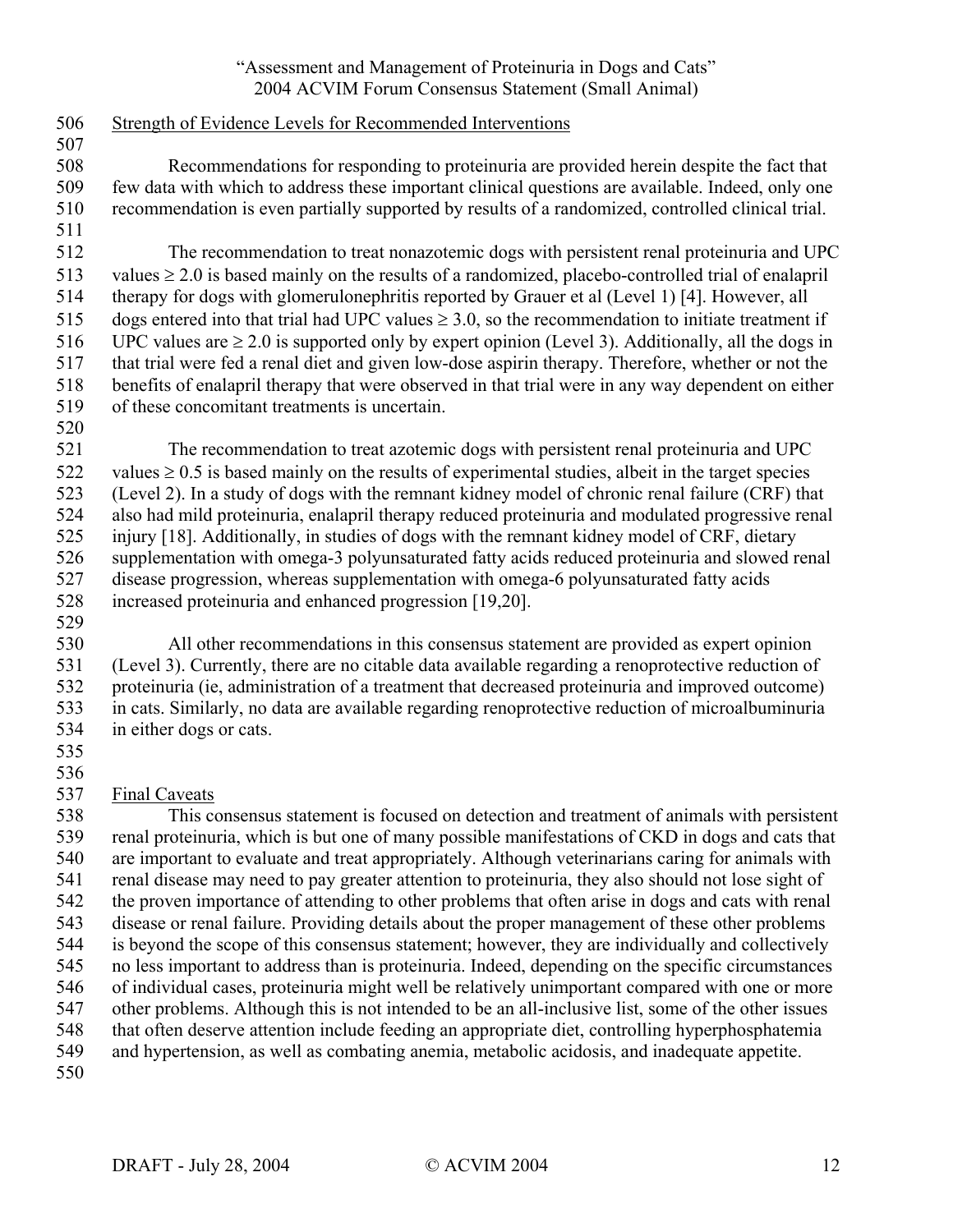| 551                      | <b>References</b>  |                                                                                                                                                                                                                                                                                                                                      |
|--------------------------|--------------------|--------------------------------------------------------------------------------------------------------------------------------------------------------------------------------------------------------------------------------------------------------------------------------------------------------------------------------------|
| 552<br>553<br>554<br>555 | $\lceil 1 \rceil$  | Syme HM, Elliott J. Relation of survival time and urinary protein excretion in cats with<br>renal failure and/or hypertension (abst). J Vet Intern Med 2003; 17:405.                                                                                                                                                                 |
| 556<br>557<br>558        | $\lceil 2 \rceil$  | Jacob F, Polzin D, Osborne C, Neaton J, Kirk C, Allen T et al. Association of initial<br>proteinuria with morbidity and mortality in dogs with spontaneous chronic renal failure<br>(abst). J Vet Intern Med 2004; 18:417.                                                                                                           |
| 559<br>560<br>561<br>562 | $\lceil 3 \rceil$  | Walker D, Syme HM, Markwell P, Elliott J. Predictors of survival in healthy, non-<br>azotaemic cats (abst). J Vet Intern Med 2004; 18:417.                                                                                                                                                                                           |
| 563<br>564<br>565        | [4]                | Grauer GF, Greco DS, Getzy DM, Cowgill LD, Vaden SL, Chew DJ et al. Effects of<br>enalapril versus placebo as a treatment for canine idiopathic glomerulonephritis. J Vet<br>Intern Med 2000; 14(5):526-533.                                                                                                                         |
| 566<br>567<br>568        | $\lceil 5 \rceil$  | Grodecki KM, Gains MJ, Baumal R, Osmond DH, Cotter B, Valli VE et al. Treatment of<br>X-linked hereditary nephritis in Samoyed dogs with angiotensin converting enzyme<br>(ACE) inhibitor. J Comp Pathol 1997; 117(3):209-225.                                                                                                       |
| 569<br>570<br>571<br>572 | [6]                | Maschio G, Alberti D, Janin G, Locatelli F, Mann JF, Motolese M et al. Effect of the<br>angiotensin-converting-enzyme inhibitor benazepril on the progression of chronic renal<br>insufficiency. The Angiotensin-Converting-Enzyme Inhibition in Progressive Renal<br>Insufficiency Study Group. N Engl J Med 1996; 334(15):939-945. |
| 573<br>574<br>575        | $[7]$              | Ruggenenti P, Perna A, Gherardi G, Garini G, Zoccali C, Salvadori M et al.<br>Renoprotective properties of ACE-inhibition in non-diabetic nephropathies with non-<br>nephrotic proteinuria. Lancet 1999; 354(9176):359-364.                                                                                                          |
| 576<br>577<br>578<br>579 | $\lceil 8 \rceil$  | Randomised placebo-controlled trial of effect of ramipril on decline in glomerular<br>filtration rate and risk of terminal renal failure in proteinuric, non-diabetic nephropathy.<br>The GISEN Group (Gruppo Italiano di Studi Epidemiologici in Nefrologia). Lancet 1997;<br>349(9069):1857-1863.                                  |
| 580<br>581<br>582        | [9]                | Lewis EJ, Hunsicker LG, Bain RP, Rohde RD. The effect of angiotensin-converting-<br>enzyme inhibition on diabetic nephropathy. The Collaborative Study Group. N Engl J<br>Med 1993; 329(20):1456-1462.                                                                                                                               |
| 583<br>584               | $\lceil 10 \rceil$ | Remuzzi G, Bertani T. Pathophysiology of progressive nephropathies. N Engl J Med<br>1998; 339(20): 1448-1456.                                                                                                                                                                                                                        |
| 585<br>586               | [11]               | Keane WF. Proteinuria: its clinical importance and role in progressive renal disease. Am<br>J Kidney Dis 2000; 35(4 Suppl 1): S97-105.                                                                                                                                                                                               |
| 587<br>588               | $\lceil 12 \rceil$ | Zoja C, Benigni A, Remuzzi G. Cellular responses to protein overload: key event in renal<br>disease progression. Curr Opin Nephrol Hypertens 2004; 13(1):31-37.                                                                                                                                                                      |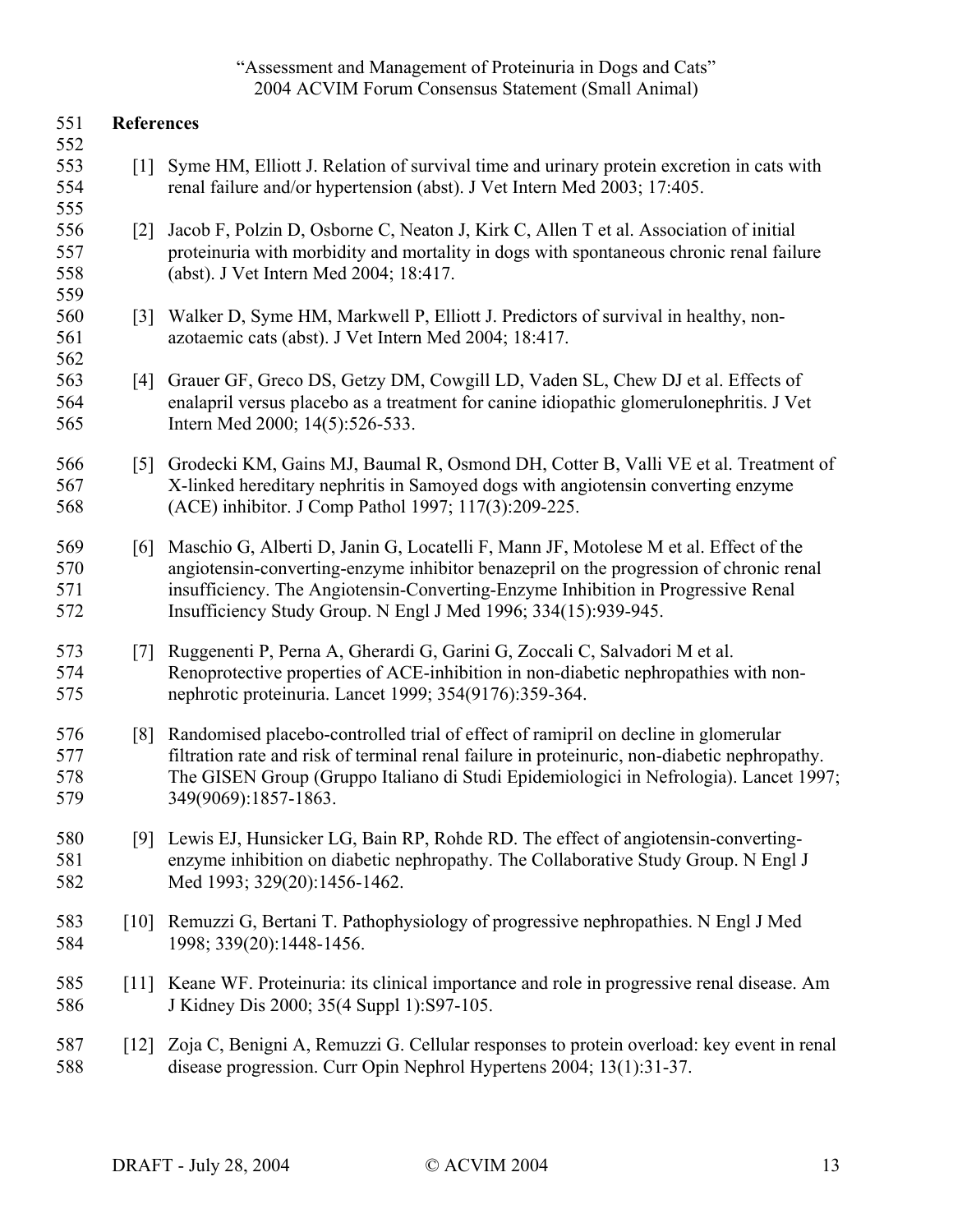- 589 [13] DiBartola SP, Chew DJ, Jacobs G. Quantitative urinalysis including 24-hour protein 590 excretion in the dog. J Am Anim Hosp Assoc 1980; 16:537-546.
- 591 [14] Turman CA, Vaden SL, Harris TL, Jensen WA. The prevalence of microalbuminuria in 592 dogs and cats in an intensive care unit (abst). J Vet Intern Med 2004; 18:417-418.
- 593 594 [15] Center SA, Wilkinson E, Smith CA, Erb H, Lewis RM. 24-Hour urine protein/creatinine
- 595 ratio in dogs with protein-losing nephropathies. J Am Vet Med Assoc 1985; 187(8):820- 596 824.
- 597 [16] Grauer GF, Moore LE, Smith AR, Jensen WA. Comparison of conventional urine protein 598 test strip method and a qualtitative ELISA for the detection of canine and feline 599 albuminuria (abst). J Vet Intern Med 2004; 18:418-419. 600
- 601 [17] Moore FM, Brum SL, Brown L. Urine protein determination in dogs and cats: 602 comparison of dipstick and sulfasalicylic acid procedures. Vet Clin Pathol 1991; 603 20(4):95-97.
- 604 [18] Brown SA, Finco DR, Brown CA, Crowell WA, Alva R, Ericsson GE et al. Evaluation of 605 the effects of inhibition of angiotensin converting enzyme with enalapril in dogs with 606 induced chronic renal insufficiency. Am J Vet Res 2003; 64(3):321-327.
- 607 [19] Brown SA, Brown CA, Crowell WA, Barsanti JA, Allen T, Cowell C et al. Beneficial 608 effects of chronic administration of dietary omega-3 polyunsaturated fatty acids in dogs 609 with renal insufficiency. J Lab Clin Med 1998; 131(5):447-455.
- 610 [20] Brown SA, Brown CA, Crowell WA, Barsanti JA, Kang CW, Allen T et al. Effects of 611 dietary polyunsaturated fatty acid supplementation in early renal insufficiency in dogs. J 612 Lab Clin Med 2000; 135(3):275-286.

613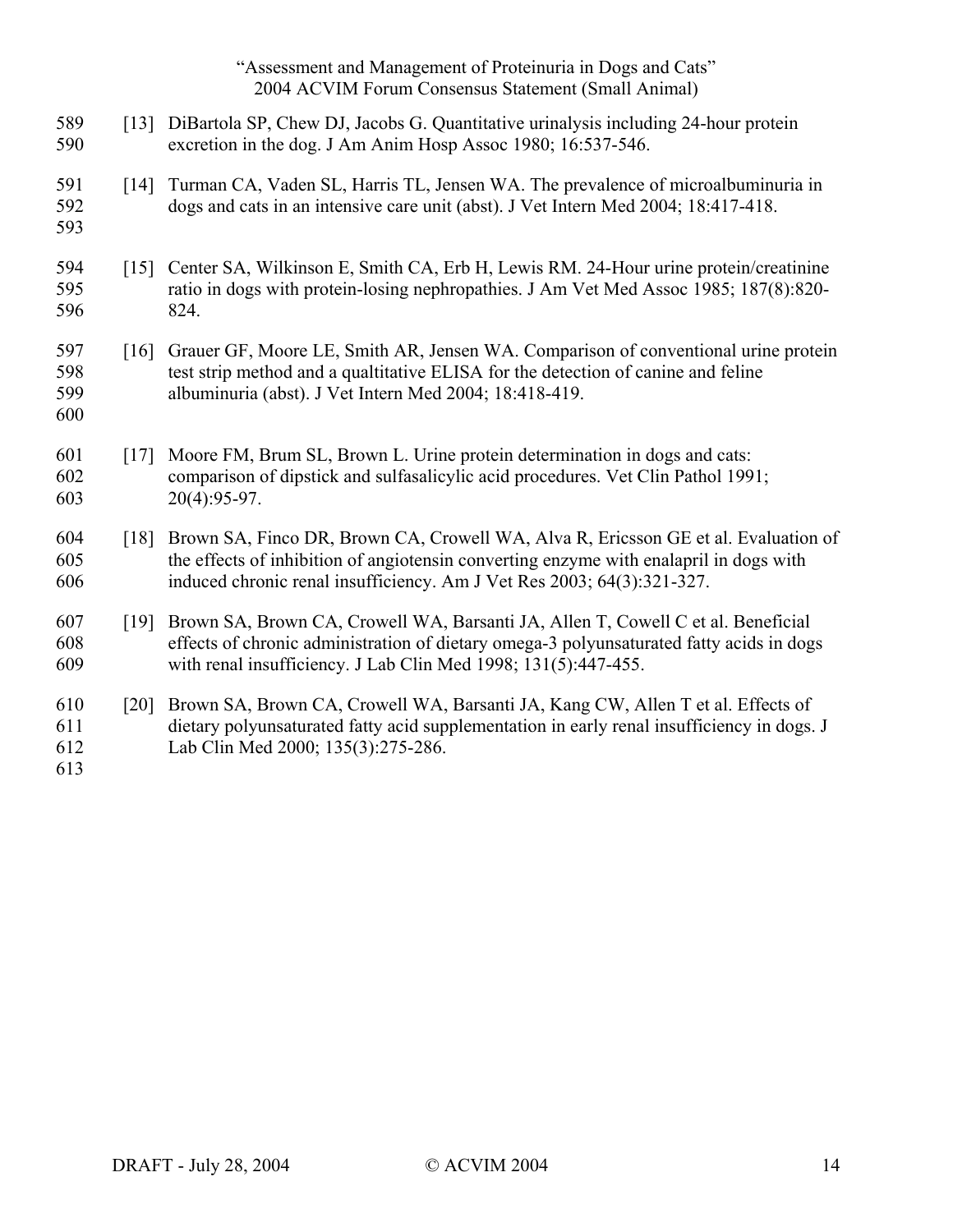| 614        | Table 1 – Categories of Causes of Proteinuria Based on the Site and/or Mechanism of the                 |
|------------|---------------------------------------------------------------------------------------------------------|
| 615        | <b>Underlying Abnormality</b>                                                                           |
| 616        |                                                                                                         |
| 617        | Prerenal (Definition: due to abnormal plasma content of proteins that traverse glomerular               |
| 618        | capillary walls having normal permselectivity properties).                                              |
| 619        | Normal proteins that are not normally present free in the plasma; eg,                                   |
| 620        | Myoglobin                                                                                               |
| 621        | Hemoglobin                                                                                              |
| 622<br>623 | Abnormal proteins; eg, immunoglobulin light chains (Bence-Jones proteins)                               |
| 624<br>625 | <b>Renal</b> (Definition: due to abnormal renal handling of normal plasma proteins)                     |
| 626        | <b>Functional</b> (Definition: proteinuria that is due to altered renal physiology during or in         |
| 627        | response to certain transient phenomena; eg, strenuous exercise, fever, etc.). The key                  |
| 628        | distinction here is that the proteinuria is not attributable to presence of renal lesions.              |
| 629        | The hallmarks of this type of proteinuria are that it is mild and transient; that is, it                |
| 630        | promptly resolves when the condition that is generating it resolves.                                    |
| 631        |                                                                                                         |
| 632        | <b>Pathological</b> (Definition: proteinuria that is attributable to structural or functional           |
| 633        | lesions within the kidneys, regardless of their magnitude or duration).                                 |
| 634        |                                                                                                         |
| 635        | Glomerular (Definition: due to lesions altering the permselectivity properties of                       |
| 636        | the glomerular capillary wall).                                                                         |
| 637        |                                                                                                         |
| 638        | Tubular (Definition: due to lesions that impair the tubular recovery of plasma                          |
| 639        | proteins that ordinarily traverse glomerular capillary walls having normal                              |
| 640        | permselectivity properties). These plasma proteins traffic into the urine from                          |
| 641        | glomerular capillaries. They consist mainly of low molecular weight proteins,                           |
| 642        | but may also include small amounts of moderate molecular weight proteins                                |
| 643        | (eg, albumin).                                                                                          |
| 644        |                                                                                                         |
| 645        | Interstitial [Definition: due to inflammatory lesions or disease processes (ie, acute                   |
| 646        | interstitial nephritis) causing exudation of proteins into the urinary space.                           |
| 647        | These proteins traffic into the urine from peritubular capillaries.                                     |
| 648        |                                                                                                         |
| 649        | <b>Postrenal</b> (Definition: due to entry of protein into the urine after it enters the renal pelvis). |
| 650        |                                                                                                         |
| 651        | Urinary [Definition: due to entry of proteins derived from hemorrhagic and/or exudative                 |
| 652        | processes affecting the walls of the urine excretory pathway; renal pelvis, ureter,                     |
| 653        | urinary bladder, and urethra (including into the urethra from the prostate gland in                     |
| 654        | males).                                                                                                 |
| 655        |                                                                                                         |
| 656        | Extra-urinary (Definintion: due to entry of proteins derived from secretions or from                    |
| 657        | hemorrhagic and/or exudative processes affecting the genital tract and/or external                      |
| 658        | genitalia during voiding or in the process of collecting urine for analysis).                           |
| 659        |                                                                                                         |
|            |                                                                                                         |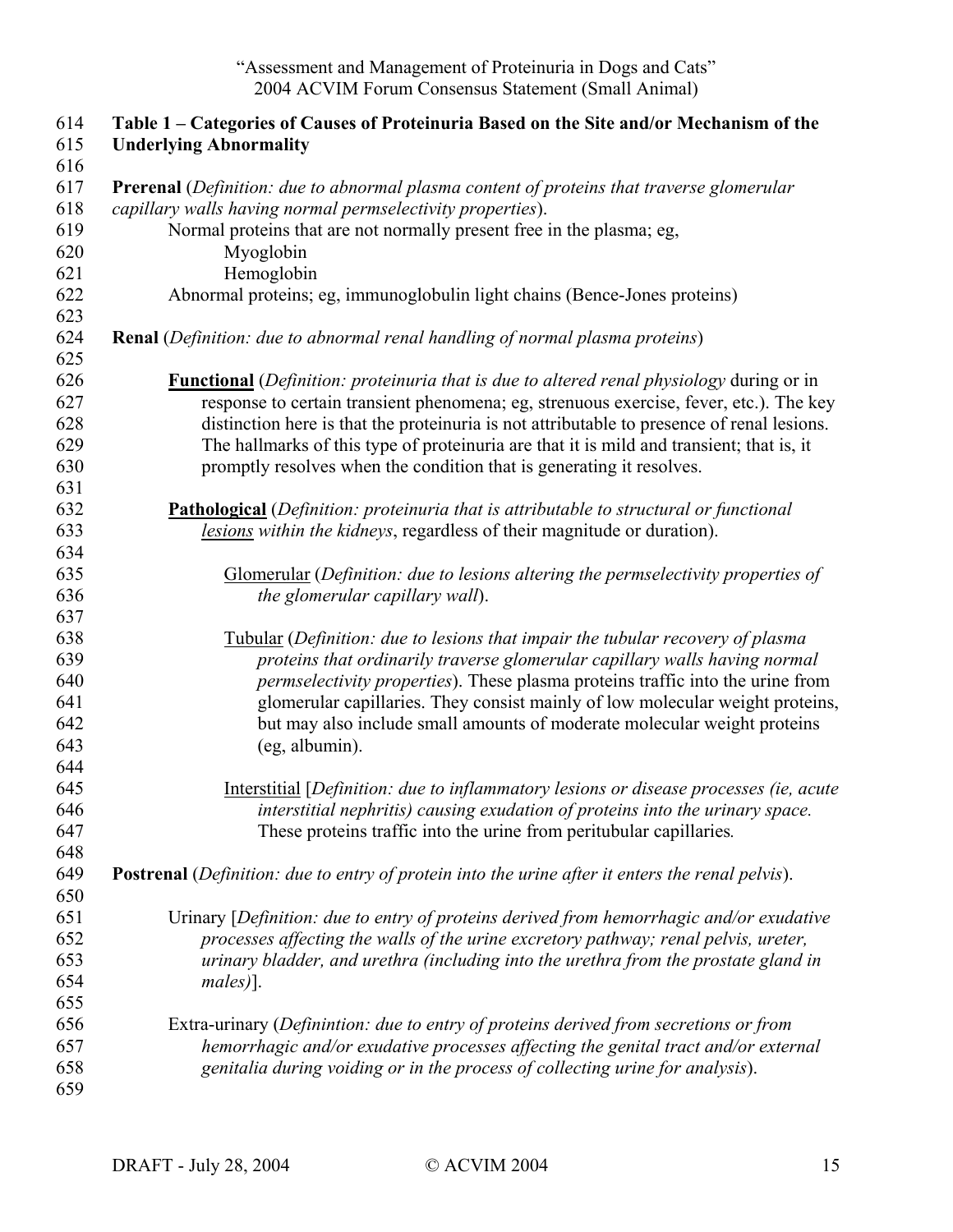

# 663

664 665 Figure 1 – Schematic representation of the recommended paradigm for responding to proteinuria

- 666 with a series of escalating, inclusive step-wise responses.
- 667 668
- 669
- 670
- 671
- 672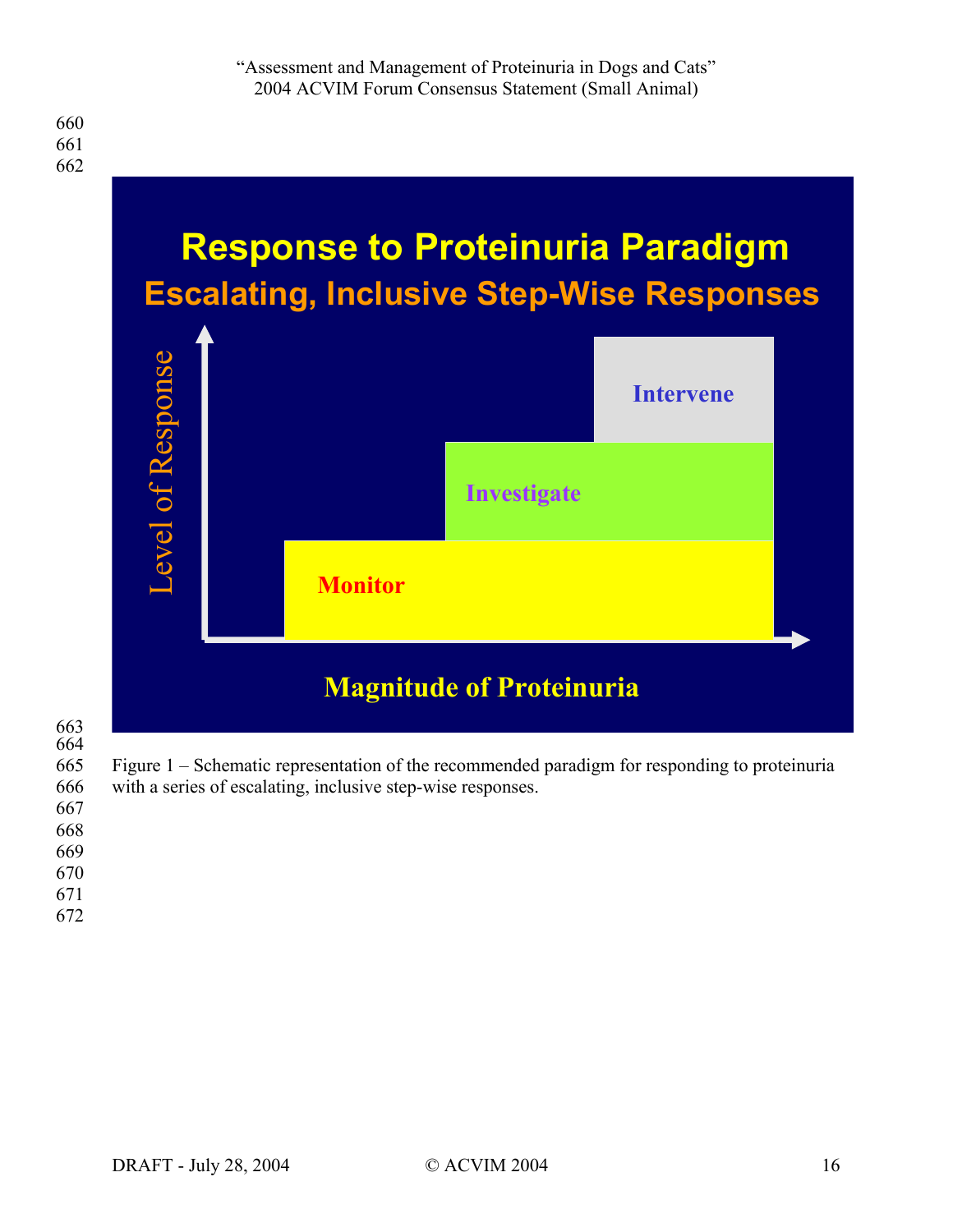

**Response to Proteinuria Paradigm**

**Azotemic Dogs**

674

676



678

- 679 Figure 2 Recommended cutoffs for the magnitude of proteinuria that should prompt specific
- 680 escalating responses to proteinuria depending on patient status; (A) in nonazotemic dogs and
- 681 cats, (B) in azotemic dogs, and (C) in azotemic cats. MA, microalbuminuria; UPC, urine protein-

682 to-creatinine ratio.